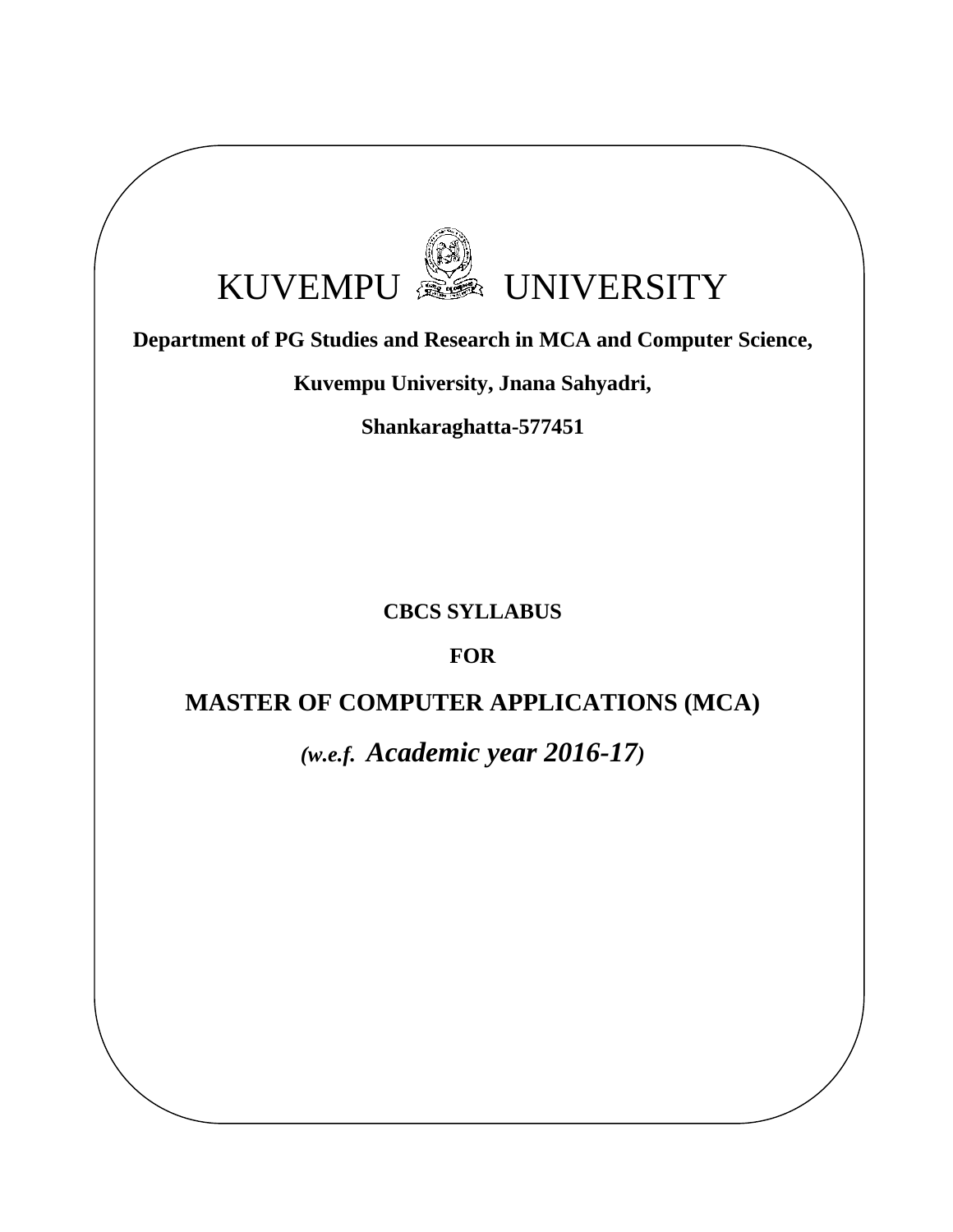# **KUVEMPU UNIVERSITY**

# **SYLLABUS AND SCHEMNE OF EXAMINATION FOR MCA COURSE**

# **FIRST SEMESTER**

|                  | <b>PAPER</b><br><b>CODE</b> | <b>SUBJECT</b>                                   | <b>HRs/Week</b> | <b>TH/PR</b> | IA | <b>TOTAL</b> | <b>CREDITS</b> |
|------------------|-----------------------------|--------------------------------------------------|-----------------|--------------|----|--------------|----------------|
| <b>HARD CORE</b> | MCA1.1                      | COMPUTER ORGANIZATION AND<br><b>ARCHITECTURE</b> | 04              | 75           | 25 | 100          | 04             |
|                  | MCA1.2                      | C PROGRAMMING                                    | 04              | 75           | 25 | 100          | 04             |
|                  | MCA1.3                      | DATABASE MANAGEMENT SYSTEMS                      | 04              | 75           | 25 | 100          | 04             |
| SOFT<br>CORE     | MCA1.4                      | DATA COMMUNICATIONS                              | 04              | 75           | 25 | 100          | 03             |
|                  | MCA1.5                      | COMPUTATIONAL MATHEMATICS                        | 04              | 75           | 25 | 100          | 03             |
| LAB              | MCA1.6                      | C PROGRAMMING LAB                                | 03/Batch        | 40           | 10 | 50           | 02             |
|                  | <b>MCA 1.7</b>              | <b>DBMS LAB</b>                                  | 03/Batch        | 40           | 10 | 50           | 02             |
|                  |                             | <b>TOTAL</b>                                     |                 |              |    | 600          | 22             |

#### **SECOND SEMESTER**

|                     | <b>PAPER</b><br><b>CODE</b> | <b>SUBJECT</b>                                   | <b>HRs/Week</b> | <b>TH/PR</b> | IA | <b>TOTAL</b> | <b>CREDITS</b> |
|---------------------|-----------------------------|--------------------------------------------------|-----------------|--------------|----|--------------|----------------|
|                     | MCA 2.1                     | <b>COMPUTER NETWORKS</b>                         | 04              | 75           | 25 | 100          | 04             |
| <b>HARD CORE</b>    | <b>MCA 2.2</b>              | OPERATING SYSTEM                                 | 04              | 75           | 25 | 100          | 04             |
|                     | $MCA$ 2.3                   | <b>DATA STRUCTURES</b>                           | 04              | 75           | 25 | 100          | 04             |
| SOFT<br>CORE        | $MCA$ 2.4                   | <b>COMPUTER GRAPHICS</b>                         | 04              | 75           | 25 | 100          | 03             |
|                     | $MCA$ 2.5                   | SOFTWARE ENGINEERING                             | 04              | 75           | 25 | 100          | 03             |
| $\mathbf{LAB}$      | $MCA$ 2.6                   | <b>DATA STRUCTURES LAB</b>                       | 03/Batch        | 40           | 10 | 50           | 02             |
|                     | <b>MCA 2.7</b>              | <b>COMPUTER GRAPHICS LAB</b>                     | 03/Batch        | 40           | 10 | 50           | 02             |
| <b>OPEN</b><br>ELEC | <b>MCA 2.8</b>              | INFORMTION AND COMMUNICATION<br>TECHNOLOGY (ICT) | 02              | 40           | 10 | 50           | 02             |
|                     |                             | <b>TOTAL</b>                                     |                 |              |    | 650          | 24             |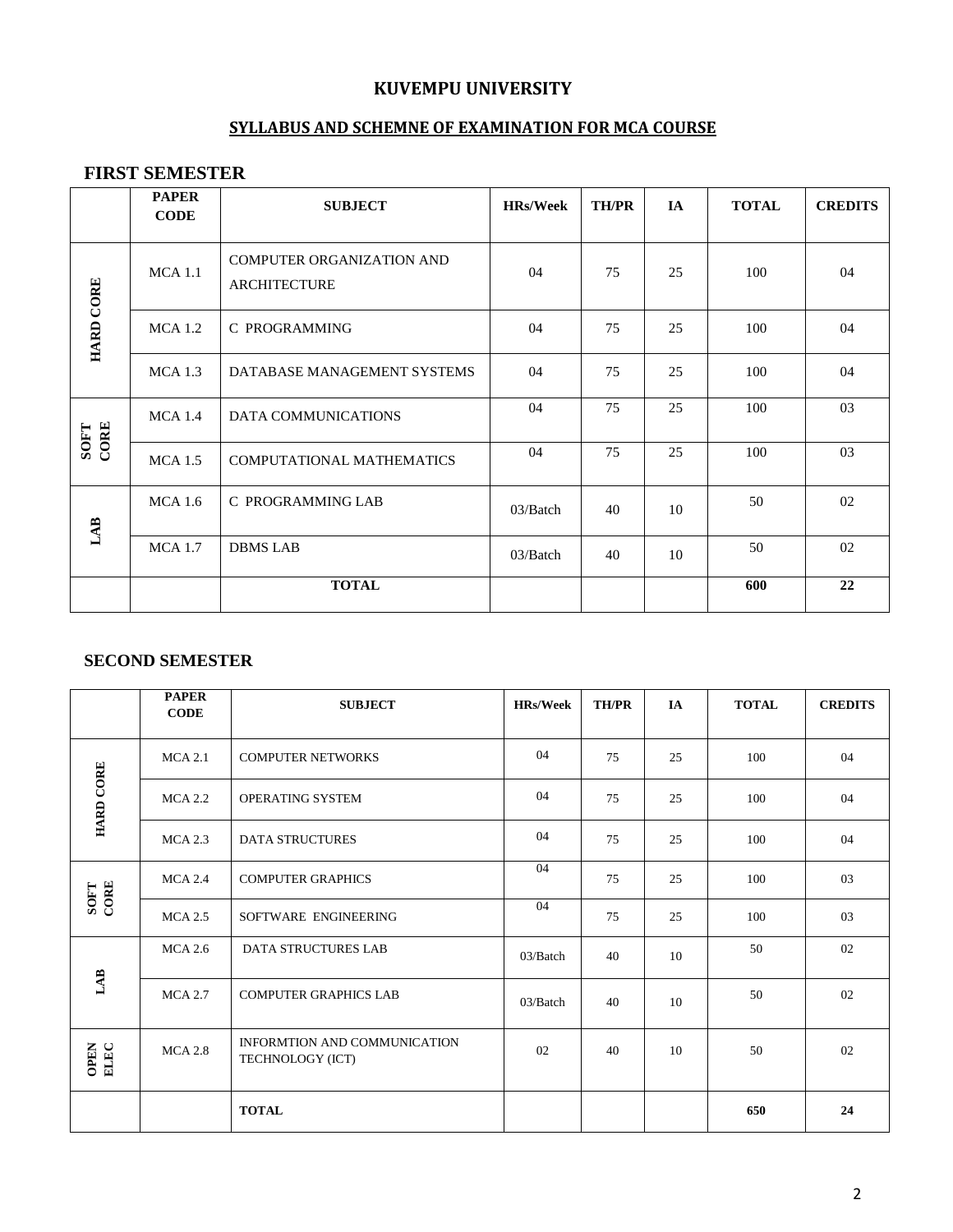#### **THIRD SEMESTER**

|                     | <b>PAPER</b><br><b>CODE</b> | <b>TITLE OF THE PAPER</b>                              | Hrs/Week | <b>TH/PR</b> | IA | <b>TOTAL</b> | <b>CREDITS</b> |
|---------------------|-----------------------------|--------------------------------------------------------|----------|--------------|----|--------------|----------------|
|                     | $MCA$ 3.1                   | <b>WIRELESS COMMUNIATIONS</b>                          | 04       | 75           | 25 | 100          | 04             |
| <b>HARD CORE</b>    | $MCA$ 3.2                   | ANALYSIS AND DESIGN OF<br><b>ALGORITHMS</b>            | 04       | 75           | 25 | 100          | 04             |
|                     | $MCA$ 3.3                   | OBJECT ORIENTED PROGRAMMING<br><b>USING JAVA</b>       | 04       | 75           | 25 | 100          | 04             |
| SOFT<br>CORE        | $MCA$ 3.4                   | THEORY OF COMPUTATION                                  | 04       | 75           | 25 | 100          | 03             |
|                     | $MCA$ 3.5                   | OBJECT-ORIENTED MODELING AND<br><b>DESIGN PATTERNS</b> | 04       | 75           | 25 | 100          | 03             |
| LAB                 | $MCA$ 3.6                   | <b>DESIGN AND ANALYSIS OF</b><br><b>ALGORITHMS LAB</b> | 03/Batch | 40           | 10 | 50           | 02             |
|                     | $MCA$ 3.7                   | <b>JAVALAB</b>                                         | 03/Batch | 40           | 10 | 50           | 02             |
| <b>OPEN</b><br>ELEC | $MCA$ 3.8                   | <b>CYBER SECURITY</b>                                  | 02       | 40           | 10 | 50           | 02             |
|                     |                             | <b>TOTAL</b>                                           |          |              |    | 650          | 24             |

# **FOURTH SEMESTER**

|                  | <b>PAPER</b><br><b>CODE</b> | <b>TITLE OF THE PAPER</b>       | <b>Hrs/Week</b> | <b>TH/PR</b> | <b>IA</b> | <b>TOTAL</b> | <b>CREDITS</b> |
|------------------|-----------------------------|---------------------------------|-----------------|--------------|-----------|--------------|----------------|
|                  | MCA 4.1                     | DATA MINING                     | 04              | 75           | 25        | 100          | 04             |
| <b>HARD CORE</b> | MCA 4.2                     | DIGITAL IMAGE PROCESSING        | 04              | 75           | 25        | 100          | 04             |
|                  | MCA 4.3                     | PHP PROGRAMMING                 | 04              | 75           | 25        | 100          | 04             |
| SOFT<br>CORE     | MCA 4.4                     | WEB PROGRAMMING USING J2EE      | 04              | 75           | 25        | 100          | 03             |
|                  | MCA4.5                      | NETWORK SECURITY & CRYPTOGRAPHY | 04              | 75           | 25        | 100          | 03             |
| LAB              | MCA4.6                      | PHP PROGRAMMING LAB             | 03/Batch        | 40           | 10        | 50           | 02             |
|                  | <b>MCA 4.7</b>              | <b>J2EE LAB</b>                 | 03/Batch        | 40           | 10        | 50           | 02             |
|                  |                             | <b>TOTAL</b>                    |                 |              |           | 600          | 22             |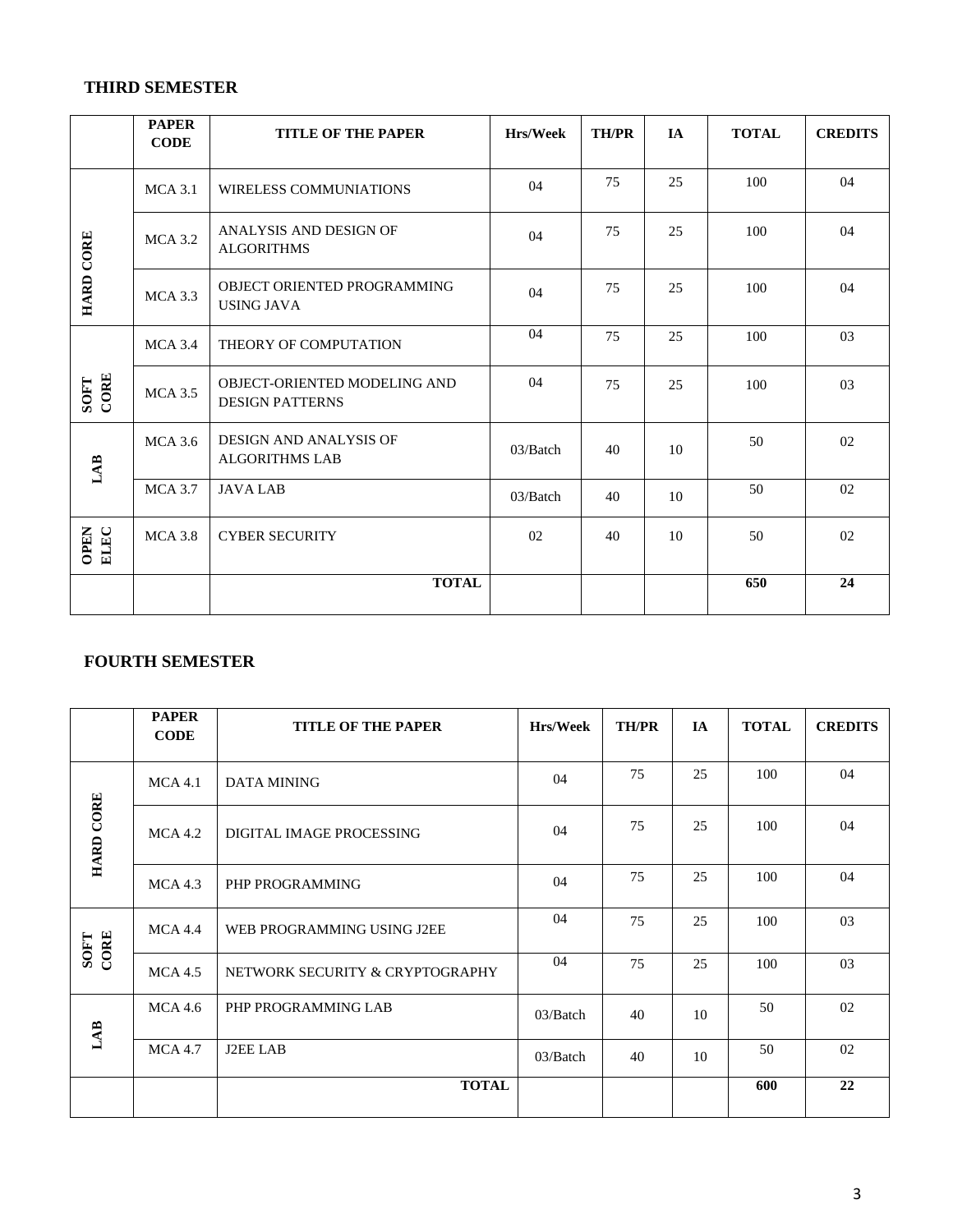#### **FIFTH SEMESTER**

|                  | <b>PAPER</b><br><b>CODE</b> | <b>TITLE OF THE PAPER</b>       | Hrs/Week | <b>TH/PR</b> | IA | <b>TOTAL</b> | <b>CREDITS</b> |
|------------------|-----------------------------|---------------------------------|----------|--------------|----|--------------|----------------|
|                  | $MCA$ 5.1                   | <b>CLOUD COMPUTING</b>          | 04       | 75           | 25 | 100          | 04             |
| <b>HARD CORE</b> | MCA 5.2                     | <b>INTERNET OF THINGS (IOT)</b> | 04       | 75           | 25 | 100          | 04             |
|                  | $MCA$ 5.3                   | PATTERN RECOGNITION             | 04       | 75           | 25 | 100          | 04             |
| A <sub>B</sub>   | MCA 5.4                     | <b>DOT NET LAB</b>              | 03/Batch | 40           | 10 | 50           | 04             |
|                  | $MCA$ 5.5                   | <b>MINI PROJECT</b>             | 03/Batch | 40           | 10 | 50           | 04             |
|                  |                             | <b>TOTAL</b>                    |          |              |    | 400          | 20             |

# **SIXTH SEMESTER**

|             | <b>PAPER</b><br><b>CODE</b> | <b>TITLE OF THE PAPER</b> | Hrs/Week | <b>TH/PR</b> | <b>IA</b> | <b>TOTAL</b> | <b>CREDITS</b> |
|-------------|-----------------------------|---------------------------|----------|--------------|-----------|--------------|----------------|
| CORE        | MCA 6.1                     | MULTIMEDIA DATA ANALYSIS  | 04       | 75           | 25        | 100          | 04             |
|             | MCA 6.2                     | LINUX INTERNALS           | 04       | 75           | 25        | 100          | 04             |
| <b>SOFT</b> | MCA 6.3                     | PROJECT WORK              | 03/Batch | 200          | 50        | 250          | 12             |
|             |                             | <b>TOTAL</b>              |          |              |           | 450          | 20             |

# **TOTAL MARKS AND CREDITS**

| Sl. No. | <b>SEMESTER</b>        | <b>MARKS</b> | <b>CREDITS</b> |
|---------|------------------------|--------------|----------------|
|         |                        |              |                |
| 1.      | <b>FIRST SEMESTER</b>  | 600          | 22             |
| 2.      | <b>SECOND SEMESTER</b> | 650          | 24             |
| 3.      | THIRD SEMESTER         | 650          | 24             |
| 4.      | <b>FOURTH SEMESTER</b> | 600          | 22             |
| 5.      | <b>FIFTH SEMESTER</b>  | 400          | 20             |
| 6.      | <b>SIXTH SEMESTER</b>  | 450          | 20             |
|         | <b>GRAND TOTAL</b>     | 3350         | 132            |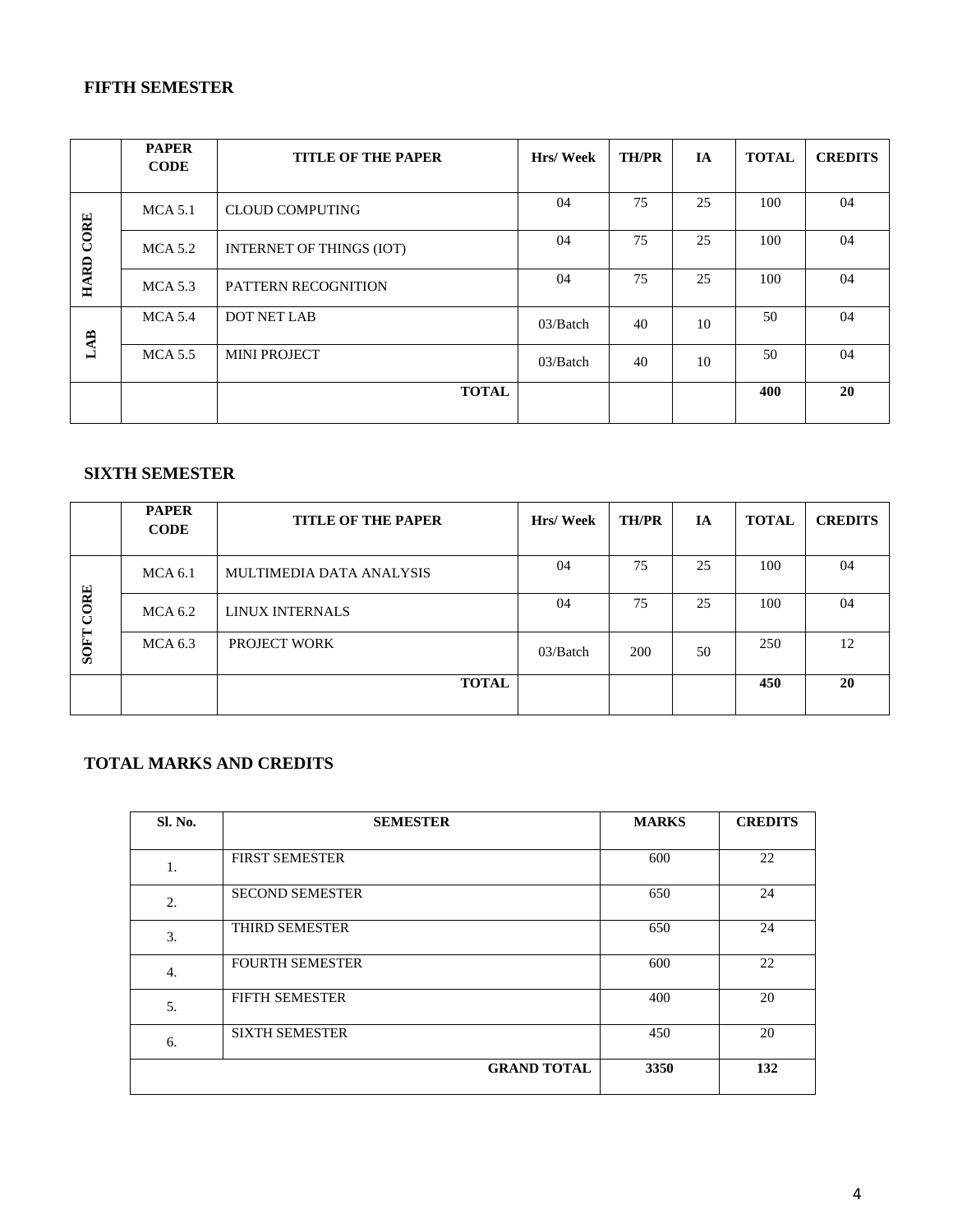# **QUESTION PAPER PATTERN**

- 1. Two questions from each unit and totally each question paper should contain 10 main questions.
- 2. There should be internal choice between questions related to each unit.
- 3. Each main question may consist of 2 or 3 sub questions.
- 4. Student should answer 05 main questions by selecting one main question from each unit
- 5. Each main question carries 15 marks for regular papers.  $(15 \times 5 = 75)$
- 6. For open elective question paper, each question carries 08 marks  $(8 \times 5 = 40)$

| $\overline{1}$ .  | a)              |                        |               |
|-------------------|-----------------|------------------------|---------------|
|                   | $\overline{b}$  |                        |               |
|                   |                 | $\overline{\text{OR}}$ |               |
| $\overline{2}$ .  | a)              |                        | <b>UNIT1</b>  |
|                   | $\overline{b}$  |                        |               |
|                   |                 |                        |               |
| $\overline{3}$ .  | a)              |                        |               |
|                   | $\overline{b}$  |                        |               |
|                   |                 | $\overline{\text{OR}}$ | <b>UNIT 2</b> |
| 4.                | a)              |                        |               |
|                   | b)              |                        |               |
|                   |                 |                        |               |
| 5.                | a)              |                        |               |
|                   | $\overline{b)}$ |                        |               |
|                   |                 | OR                     | <b>UNIT 3</b> |
| $\overline{6}$ .  | a)              |                        |               |
|                   | $\overline{b)}$ |                        |               |
|                   |                 |                        |               |
| $\overline{7}$ .  | a)              |                        |               |
|                   | $\overline{b}$  |                        | <b>UNIT4</b>  |
|                   |                 | OR                     |               |
| 8.                | $\overline{a}$  |                        |               |
|                   | $\overline{b}$  |                        |               |
|                   |                 |                        |               |
| 9.                | a)              |                        |               |
|                   | b)              |                        | <b>UNIT 5</b> |
|                   |                 | $\overline{\text{OR}}$ |               |
| $\overline{10}$ . | a)              |                        |               |
|                   | $\overline{b}$  |                        |               |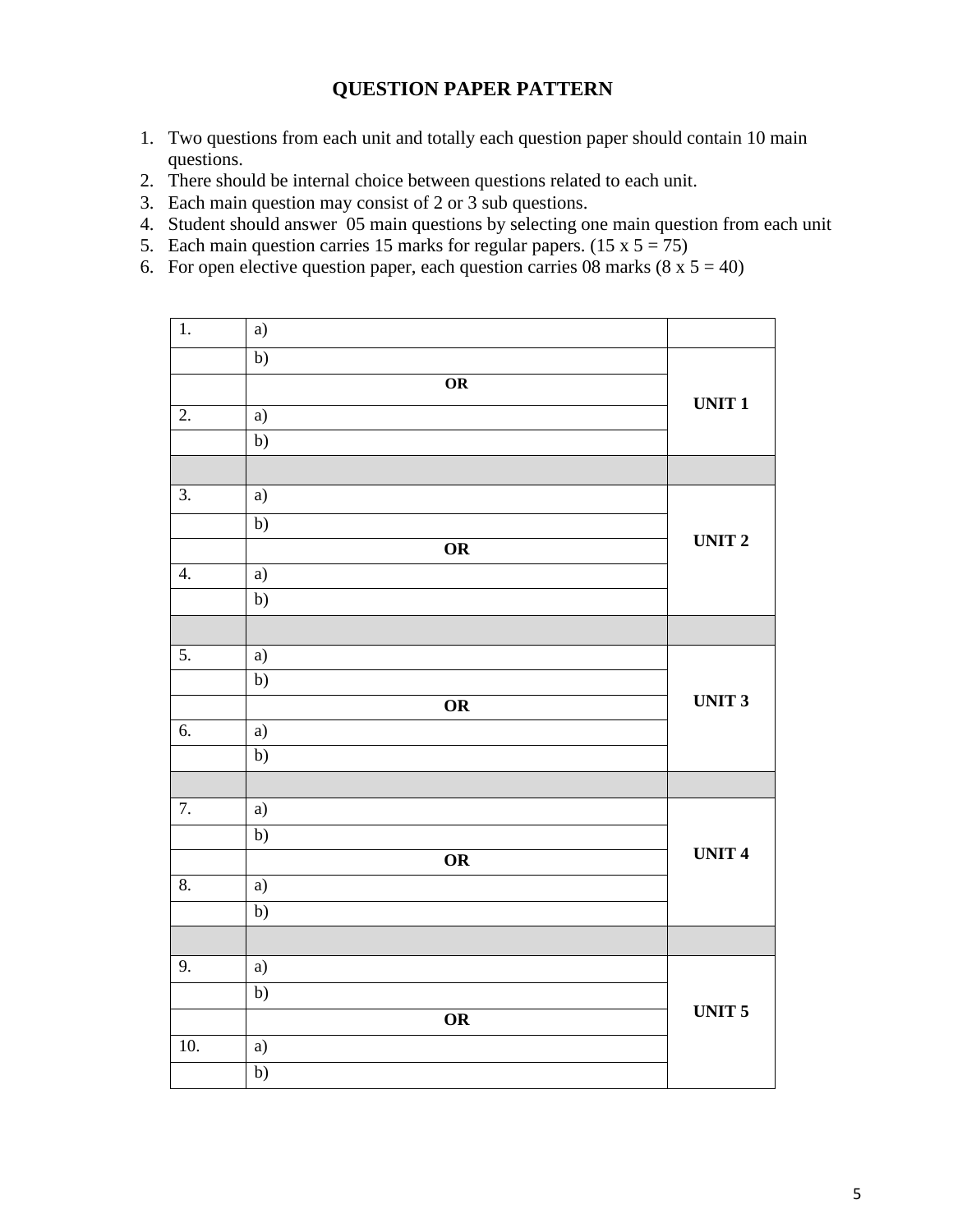#### **MCA 1.1: COMPUTER ORGANIZATION AND ARCHITECTURE (Max Marks: 75 + 25, Credits: 4)**

#### **Unit 1**

Basic Structure of Computers: Computer Types, Functional units, Basic Operational Concepts, Bus Structures, Performance, Multiprocessors and Multi-computers. Machine Instructions: Memory Locations and Addresses, Memory Operations, Instruction and Instruction Sequencing, Addressing Modes, Assembly Language.

#### **Unit 2**

Number Systems and Boolean algebra: Number Systems, Character Codes, Axiomatic definition of Boolean algebra, Basic Theorems and Properties, Boolean Functions, Canonical and Standard Forms, Logic Functions using Gates and Design of Combinational Circuits, K-map, POS, SOP Simplification.

#### **Unit 3**

Combinational & Sequential Logic Circuit: Adders, Subtractors, Code Converters, Decoder Multiplexer, Flip-flops, Types of flip-flops, Registers, Shift Registers, Counters.

#### **Unit 4**

Input/output and Memory Unit: Accessing I/O Devices, Interrupts, Direct Memory Access, Buses, Interface Circuits, The memory system: Basic Concepts, Semiconductor RAM memories, Read-only Memories, Cache memories, Virtual Memories.

#### **Unit 5**

Arithmetic & Processing Unit: Addition and subtraction of signed numbers, Design of fast adders, Multiplication of positive numbers, Signed operand multiplication, Fast multiplication. Execution of complete instruction, Multiple-bus organization, Hardwired Control and Micro Programmed Control; Embedded systems - Embedded systems, Processor chips for embedded application, A simple microcontroller.

#### **References**:

- 1. Computer Organization : Carl Hamacher, Zvonko Vranesic and Safwat Zaky Mcgraw Hill, Chapters
- 2. Digital Logic and computer design Morris Mano, M.
- 3. Computer Architecture and Organization : Hayes, J.P
- 4. Introduction to Microprocessors : Gaonkar

#### **MCA 1.2: C PROGRAMMING (Max Marks: 75 + 25, Credits: 4)**

#### **Unit 1**

Introduction: Algorithms, Flow Charts, C Structure, C Character Set, Identifiers & Keywords Variables, Data Types, Constants, Declarations, Operators and Expressions: Arithmetic operators, Unary operators, Relational and Logical operators, Assignment operators, Conditional operators, Library functions, Precedence, Associativity, Order of evaluation, Type conversion.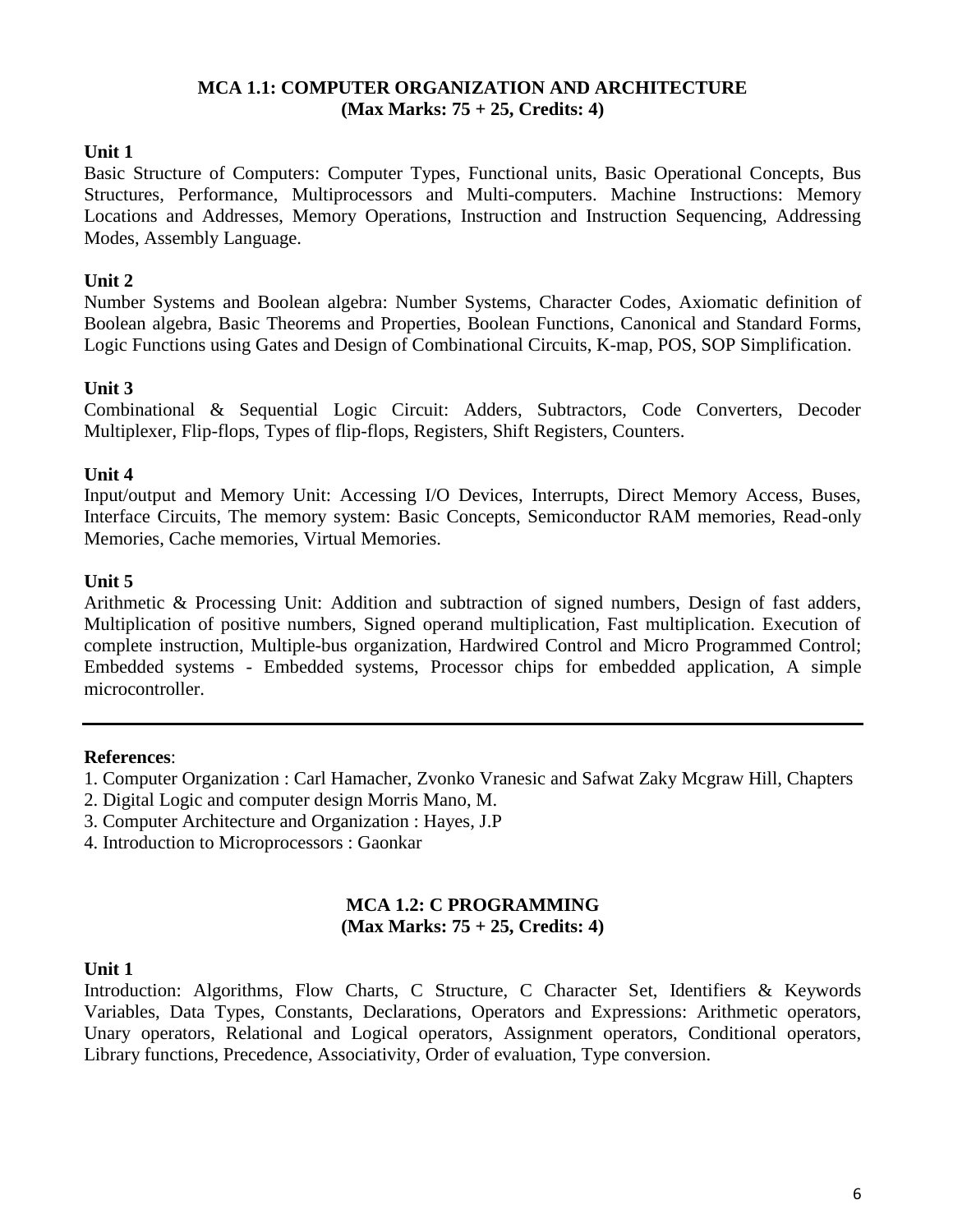Program Structure: Storage Classes, Automatic Variables, Global Variables, Static Variables. Input And Output Statements : scanf, getchar, gets, printf, putchar, puts; Branching, Looping, Nested control structures, switch, break, continue statements, comma operator, goto statement.

# **Unit 3**

Defining an Array, Processing an Array, Passing Arrays to Functions, Multidimensional Arrays, Strings: String Variables, Declaring & Initializing String Variables, Reading & Writing Strings, String Functions – Concatenation, Comparison, Copy, Length, Implementing the above functions without using built-in String Functions, Arithmetic Operations on Characters.

# **Unit 4**

Functions: Fundamentals, Declaration, Categories of Functions, Call by value, Pointers, Pointer Arithmetic, Pointer Expression, Call by reference, Pointers and Arrays, Passing Functions to other Functions, Recursion, Passing Arrays to Functions, Passing Strings to Functions, Functions Returning Pointers. Preprocessor – Definition, Macro Substitution, File Inclusion, Compiler Control Directives.

# **Unit 5**

Structures and Unions: Defining a Structure, Processing a Structure, User Defined Data Types (typedef), Structures and Pointers, Passing Structures to Functions, Self-referential Structures, Unions. Files – Defining, Opening, Closing, Input and Output Operations, Error Handling, Random Access; Command Line Arguments; Dynamic Memory Allocation –Definition, Malloc, Calloc, Realloc, Free, Dynamic Arrays.

# **References**

- 1. Let us C, Yashwant Kanetkar, BPB Publications
- 2. Programming with C, Balaguruswamy
- 3. The C Programming Language, Brian W Kernighan, Dennis M Rtchie, PHI, 2nd Edition

#### **MCA 1.3: DATABASE MANAGEMENT SYSTEMS (Max Marks: 75 + 25, Credits: 4)**

# **Unit 1**

Introduction **:** Introduction; An example; Characteristics of Database approach; Actors on the screen; Workers behind the scene; Advantages of using DBMS approach; when not to use a DBMS. Data models, schemas and instances; Three-schema architecture and data independence; Database languages and interfaces; The database system environment; Centralized and client-server architectures; Classification of Database Management systems.

# **Unit 2**

Entity-Relationship Model **:** Using High-Level Conceptual Data Models for Database Design; An Example Database Application; Entity Types, Entity Sets, Attributes and Keys; Relationship types, Relationship Sets, Roles and Structural Constraints; Weak Entity Types; Refining the ER Design; ER Diagrams, Naming Conventions and Design Issues.

#### **Unit 3**

Relational Model and Relational Algebra: Relational Model Concepts; Relational Model Constraints and Relational Database Schemas; Update Operations, Transactions and dealing with constraint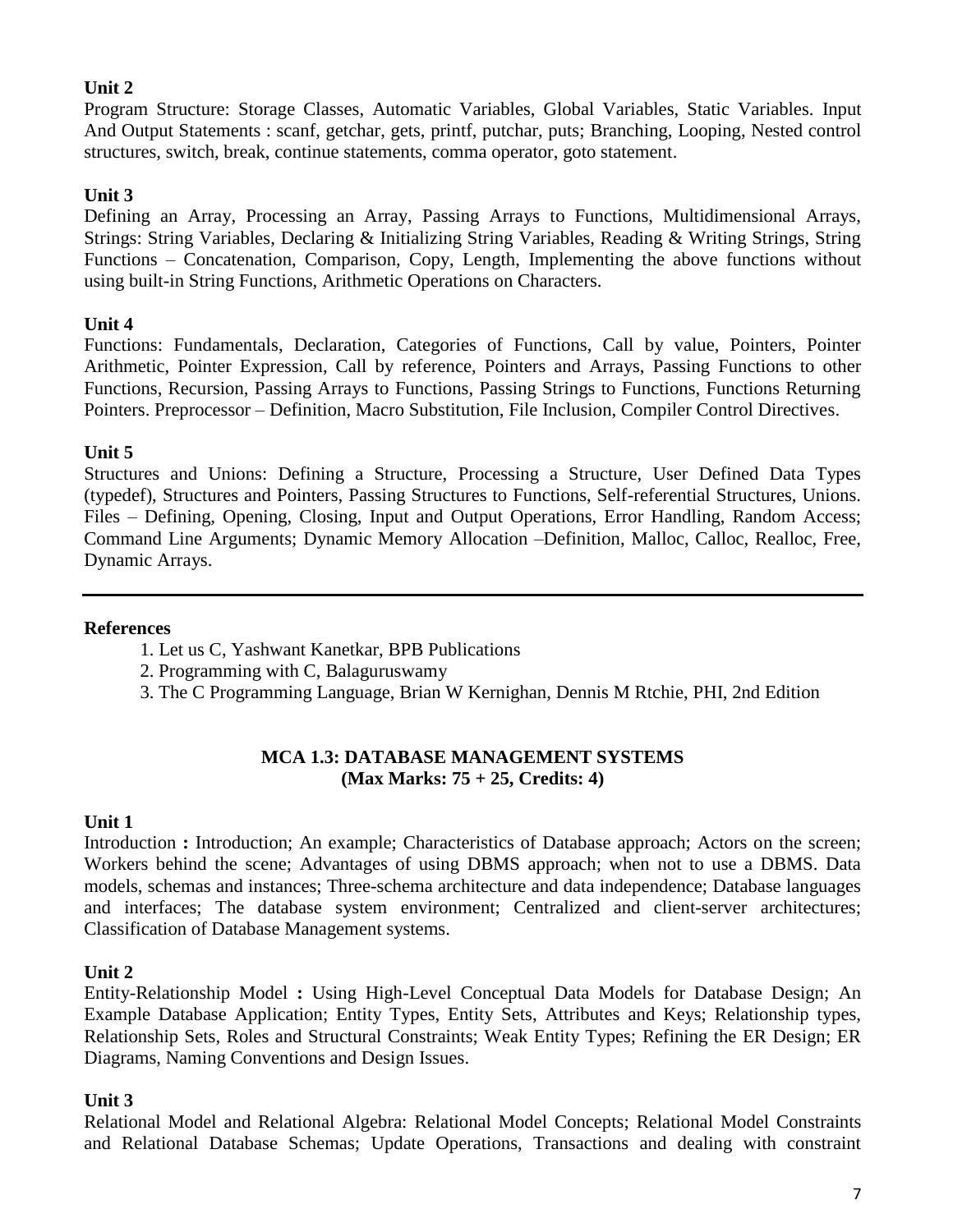violations; Unary Relational Operations: SELECT and PROJECT; Binary Relational Operations : JOIN and DIVISION; Additional Relational Operations; Examples of Queries in Relational Algebra.

# **Unit 4**

SQL : SQL Data Definition and Data Types; Specifying basic constraints in SQL; Schema change statements in SQL; Basic queries in SQL; More complex SQL Queries. Insert, Delete and Update statements in SQL; specifying constraints as Assertion and Trigger; PL/SQL: Introduction, Language fundamentals, conditional and sequential control, Iterative processing and loops, Exception handlers, triggers, Functions, procedures, Creating and planning PL/SQL.

# **Unit 5**

Database Design : Functional Dependencies; Normal Forms Based on Primary Keys; General Definitions of Second and Third Normal Forms; Boyce-Codd Normal Form.Transaction Management : The ACID Properties; Transactions and Schedules; Concurrent Execution of Transactions; Lock Based Concurrency Control; Performance of locking; Transaction support in SQL; Introduction to crash recovery.

#### **References:**

- 1. Database System concepts :Silberchatz-korth-sudarshan
- 2. Fundamentals of Database systems :Elmasri navathe
- McGraw-Hill, 2003

3. Database Management Systems :Raghu Ramakrishnan and Johannes Gehrke: , 3<sup>rd</sup> Edition,

#### **MCA 1.4: DATA COMMUNICATIONS (Max Marks: 75 + 25, Credits: 3)**

# **Unit 1**

Introduction: Data Communications, Data Representation, Direction of data flow, Networks, Physical Structures, Physical topology, Categories of networks, Protocol and Standards; Signals : Analog and Digital : Analog Signals, Period and Frequency, Phase, Time and Frequency domain, Composite Signals, Frequency Spectrum, Band width, Digital Signals, Analog verses Digital, Data Rate limits, Transmission impairments.

# **Unit 2**

Digital Transmission: Line coding, Uni-polar Polar, Bipolar, Block Coding Steps in transmission, Sampling, Pulse Amplitude Modulation (PAM).Transmission mode: Parallel, Serial; Analog Transmission: Modulation of digital data, ASK, FSK, PSK, QAM, Modulation of analog Signals, AM, FM, PM.

# **Unit 3**

Multiplexing: FDM, WDM, and TDM; Transmission Media: Guided Media, Unguided Media. Circuit Switching and Telephone Network: Circuit Switching, Space Division Switch, Time-Division Switch, Telephone networks.

# **Unit 4**

Error detection and Correction: Types of errors, Error Detection: Parity check, CRC, Error correction. Data Link Control and Protocols: Flow and error control, Stop and wait ARQ, GO-BACK-N ARQ, HDLC, and PPP.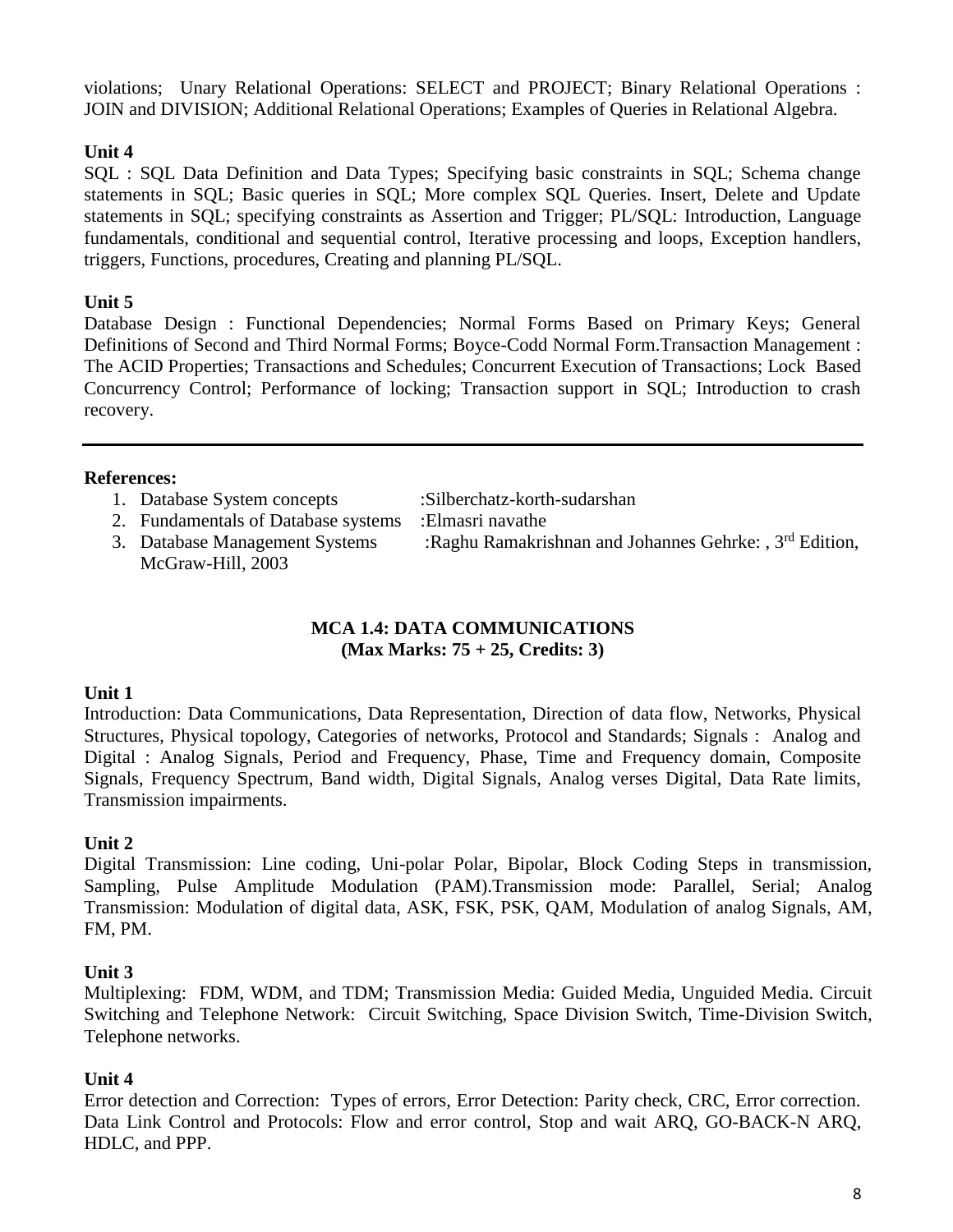Multiple Accesses: Random Access, Multiple Access, CSMA, CSMA/CD, CSMA/CA, Channelization. Cellular Telephone and Satellite Networks : Cellular Telephony, First Generation, Second Generation, GSM, Satellite Networks, Orbits, Foot print, GEO, MEO, LEO.

#### **References:**

- 1. Data Communications & Networking : Forouzan
- 2. Understanding Local area Network : Neil Jenkins
- 

3. Computer Networks :Tanenbaum, Andrew S, Prentice Hall of India,

#### **MCA 1.5: COMPUTATIONAL MATHEMATICS (Max Marks: 75 + 25, Credits: 3)**

#### **Unit 1**

Permutations and Combinations: Principle of counting, permutation as an arrangement and combination as selection, Meaning of P (n,r) and C (n,r), simple applications. Matrix Algebra : Definition, Types of matrix, Transpose of matrix, Determinants, Properties of determinants, Co-factor matrix, Adjoint matrix, Inverse of matrix, Singular and Non-singular matrix.

#### **Unit 2**

Limits and Continuity: Limits : Definition and examples, Theorems of limit. Continuity: Continuous and Discontinuous functions. Differentiation : Rules of differentiation, Maxima and Minima functions of two variables, Applications of Maxima and Minima functions, Difference equations, Introduction to Integration.

#### **Unit 3**

The Solution of a System of Equations : The solution of a system of equations using Matrix inversion method, Gauss elimination method, Gauss Jordan method, Triangularisation method/Choleskey method, LU-Decomposition method, Some applications like input-output analysis.

#### **Unit 4**

Statistics: Introduction, sampling, Measures of Dispersion, Calculation of mean, median, mode & standard deviation of grouped and ungrouped data. Computation of correlation coefficients, Rank correlation, Variance, Covariance.

#### **Unit 5:**

Probability**:** Introduction, Probability Models, Sample Space, Events, Algebra of Events, Probability Axioms, Conditional Probability, Discrete and continuous variables, Central Tendency, Probability Distribution, Independence of Events, Baye's Theorem, Discrete Probability Distributions: Binomial Distributions, Examples on Binomial Distributions, Poisson distribution, normal distribution.

#### **References:**

- 1. Permutation and Combinations : [Ramesh Chandra](http://www.amazon.in/s/ref=dp_byline_sr_book_1?ie=UTF8&field-author=Ramesh+Chandra&search-alias=stripbooks)
- 2. Mathematical Analysis : J.E. Weber
- 3. Probability And Statistics, Murray R. Spiegel, John Schiller & R. Alu Srinivasan, 2<sup>nd</sup> Edition
- 4. Linear Algebra And Its Applicatins : Gilbert Strang
- 5. Elemtary Linear Algebra : Stanley I. Grossman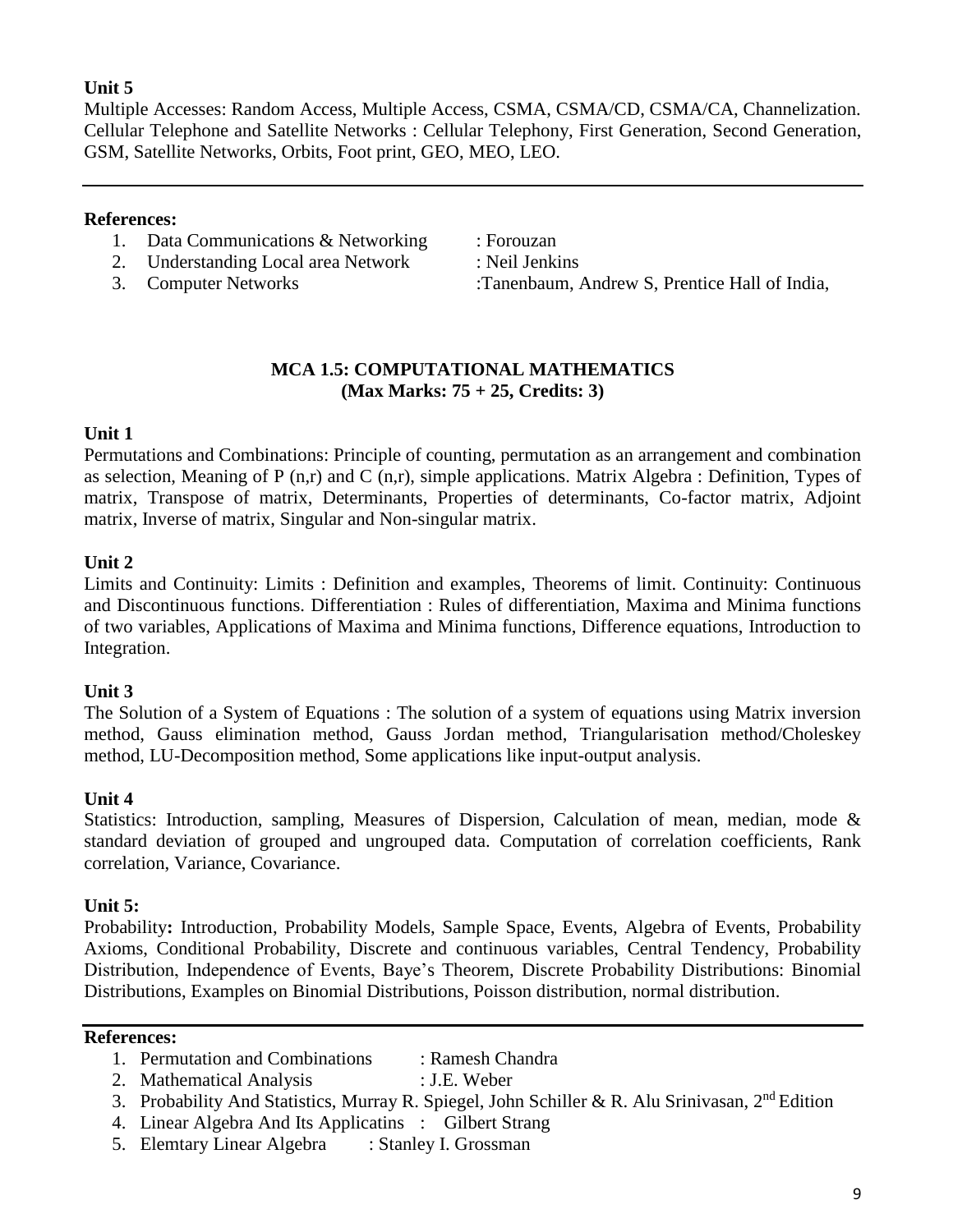#### **MCA 1.6: C PROGRAMMING LAB**

#### **MCA 1.7: DBMS LAB**

#### **MCA 2.1: COMPUTER NETWORKS (Max Marks: 75 + 25, Credits: 4)**

#### **Unit 1:**

Introduction to Computer Networks: Networking Devices, Classification of Computer Networks, Layered tasks, OSI Reference Model, TCP/IP Protocol, connecting devices, VLAN, Backbone Networks.

#### **Unit 2:**

Network Layer: Introduction, Logical Addressing, IPv4 Addresses, IPv6 Addresses, Internetworking basics, IPv4, IPv6, Comparison of IPv4 and IPv6 Headers, ARP, ICMP, IGMP.

#### **Unit 3:**

Introduction to Routing: Forwarding, Routing Table, Unicast Routing Protocols, Distance Vector Routing, Link State Routing, Path Vector Routing, Multicast Routing Protocols.

#### **Unit 4:**

Transport Layer: Process-to-Process Delivery, Client-Server Architecture, UDP, TCP, SCTP, Congestion Control, QoS.

#### **Unit 5:**

Domain Name Space, TELNET, E-mail, SMTP, POP, IMAP, FTP, HTTP

#### **References:**

1.Behrouz A. Forouzan: Data Communications and Networking, 4<sup>th</sup> Edition, Tata McGraw-Hill. 2.William Stallings: Data and Computer Communication, 8th Edition, Pearson Education.

#### **MCA 2.2 : OPERATING SYSTEM (Max Marks : 75 + 25, Credits : 4 )**

#### **Unit 1**

Operating System Introduction: Operating System, Types of Operating Systems, System Components, Operating System Services, Process Management: Process, Process Control Block, Process Scheduling, Scheduler, Operations on Processes, Inter Process Communication.

#### **Unit 2**

Threads: Threads concepts, Multithreading Models, Threading issues. CPU Scheduling: Basic Concepts, CPU-I/O Burst Cycle, Preemptive Scheduling, Scheduling Criteria, and Scheduling Algorithms.

#### **Unit 3**

Process Synchronization: Background, The Critical-Section problem, Two-Process Solution, Semaphores, Deadlocks: System Models, Deadlock Characterization, Resource-Allocation graph, Methods for Handling Deadlocks, Deadlock Prevention, Deadlock Avoidance, Deadlock Detection.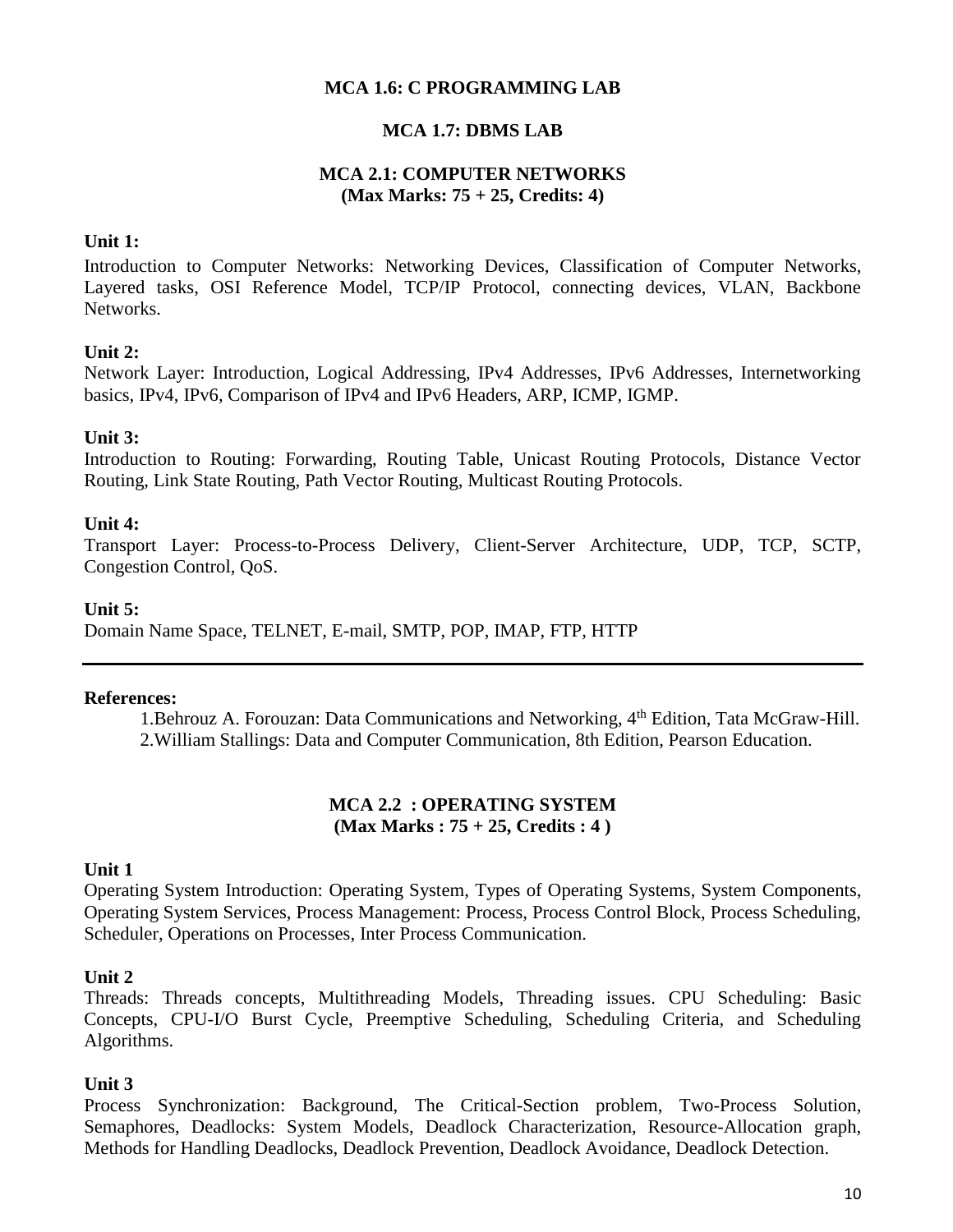Memory Management: Background, Logical v/s Physical-Address Span, Overlays, Swapping, Memory Protection, Memory allocation Fragmentation Paging, Segmentation, Virtual Memory: Background, Demand Paging, Page Replacement, Page Replacement algorithms.

#### **Unit 5**

Mass-Storage Structure: Disk Structure, Disk Scheduling, Disk Attachment, Disk Management, Swapspace Management Protection and Security: Goals of Protection, Domain of Protection, Access Matrix.

\_\_\_\_\_\_\_\_\_\_\_\_\_\_\_\_\_\_\_\_\_\_\_\_\_\_\_\_\_\_\_\_\_\_\_\_\_\_\_\_\_\_\_\_\_\_\_\_\_\_\_\_\_\_\_\_\_\_\_\_\_\_\_\_\_\_\_\_\_\_\_\_\_\_\_\_\_\_\_\_\_\_\_

#### **References:**

1. Operating System Concepts: Silberschatz, Galvin, Gagne

#### **MCA 2.3 : DATA STRUCTURES ( Max Marks : 75 + 25, Credits : 4 )**

#### **Unit 1**

Introduction**:** Structures and Problem Solving, Data Structures, arithmetic Operations and Expressions, Strings and String, Operations, Relations and Relational Operations, Logical Operations and Expressions. Linear Data Structures**:** Concepts and Terminology, Storage Structures for arrays.

#### **Unit 2**

Stacks**:** Definition and concepts, Operations on Stacks, Applications of Stacks**:** Recursion - Factorial of n, Fibonacci Sequence, Binary Search, The tower of Hanoi Problem, Evaluation of Postfix expression, Conversion from infix to postfix, infix to prefix expressions.

#### **Unit 3**

Queues**:** Definition and concepts, Operations on Queues, Types of Queues: Ordinary queues, Double Ended Queues, Circular Queue, Priority Queues. Linked Lists**:** Definition and concepts, Operations on Linked Lists, Singly Linked Linear Lists, Circular singly Linked Linear Lists, Doubly Linked Linear Lists, Applications of Linked Linear Lists**:** Polynomial Manipulation, Linked Dictionary.

#### **Unit 4**

Non Linear Data Structures: Trees**:** Definition and concepts, Operations on Binary Trees, Tree Traversal, Applications of Trees, Sparse Matrices, Graphs and their representation**:** Matrix representation of Graphs, Breadth First Search and Depth First Search, Introduction to AVL Tree, Red-Black Tree, Threaded binary trees.

#### **Unit 5**

Bubble sort, Quick sort, Selection sort, Insertion Sorts, Shell Sort, Radix Sort. Searching: Basic Search Techniques, Sequential searching, Binary search, Interpolation search, Hashing : Resolving hash clashes by open addressing, Choosing a hash Function.

#### **References:**

- 1. An Introduction to Data Structures with Applications : Trembley and Paul G.Sorenson
- 2. Data Structures Using C and C++ : Y Langsam, M.J Augenstein and A.M. Tenenbaum,
- **3.** Systematic Approach to Data Structures : A Padma Reddy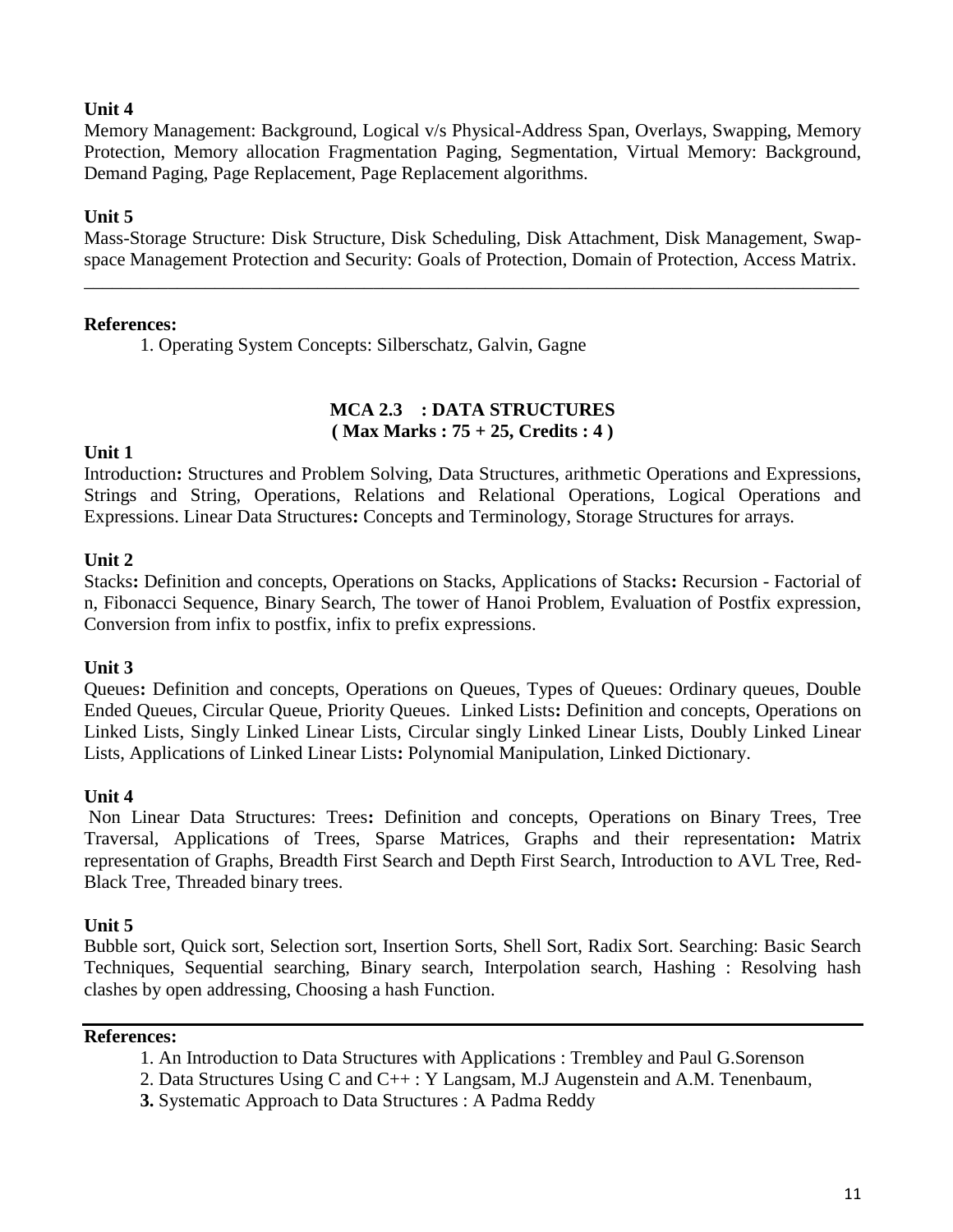#### **MCA 2.4 : COMPUTER GRAPHICS (Max Marks : 75 + 25, Credits :3 )**

# **Unit 1**

Graphics Output Primitives and Attributes : Coordinate reference frames, Specifying two dimensional world coordinate reference, Video Display Devices(CRT), Raster Scan Display, Random Scan Display, Color CRT Monitors, LED, Flat Panel Displays, Line drawing algorithms: DDA algorithm, Bresenham's Line Algorithm, Midpoint Circle Algorithm..

# **Unit 2**

Two Dimensional and Three Dimensional Geometric Transformations : Basic two dimensional geometric transformations, Matrix representations and homogeneous coordinates, Inverse transformations, Two dimensional composite transformations, Other two dimensional transformations, Three dimensional Translation, Rotation, Scaling, Other three dimensional transformations, Affine transformations.

# **Unit 3**

Two Dimensional Viewing : The two dimensional viewing, Clipping window, Normalization and viewport transformations, Clipping algorithms, Two dimensional point clipping: Cohen Sutherland line clipping, Polygon Clipping Sutherland- Hodgeman polygon Clipping, Two dimensional line clipping algorithms, Polygon fill area clipping, Curve clipping.

# **Unit 4**

Three Dimensional Viewing : The three dimensional viewing concepts, Three dimensional viewing pipeline, Three dimensional viewing coordinate parameters, Transformation from world to viewing coordinates, Projection transformations, Orthogonal projections, Oblique parallel projections, Perspective projections, The viewport transformation and three dimensional screen coordinates.

# **Unit 5**

Visible- Surface Detection Method: Back face detection, Depth Buffer Method, A-Buffer Method, Scan-Line Method, Depth-Sorting Method, BSP-Tree Method, Area-Subdivision Method, Octree Methods, Ray-Casting Method.

#### **References:**

1. Donald Hearn, M.Pauline Baker, Computer Graphics with Open GL, Pearson (Indian Edition), 3<sup>rd</sup> Edition.

2. Edward Angel, 'Interactive Computer Graphics' – A top down approach using Open GL, Pearson, 5<sup>th</sup> Edition

3. Peter Shirley, Steve Marschner, 'Computer Graphics, Cengage Learning (Indian edition), 2009.

# **MCA 2.5 : SOFTWARE ENGINEERING ( Max Marks : 75 + 25, Credits :3 )**

# **Unit 1**

Introduction: Professional Software Development Attributes of good software, software engineering diversity, IEEE/ ACM code of software engineering ethics, case studies, Software Process & Agile Software Development, Software Process models: waterfall, incremental development, reuses oriented, Process activities; Coping with change, the rational Unified process. Agile methods.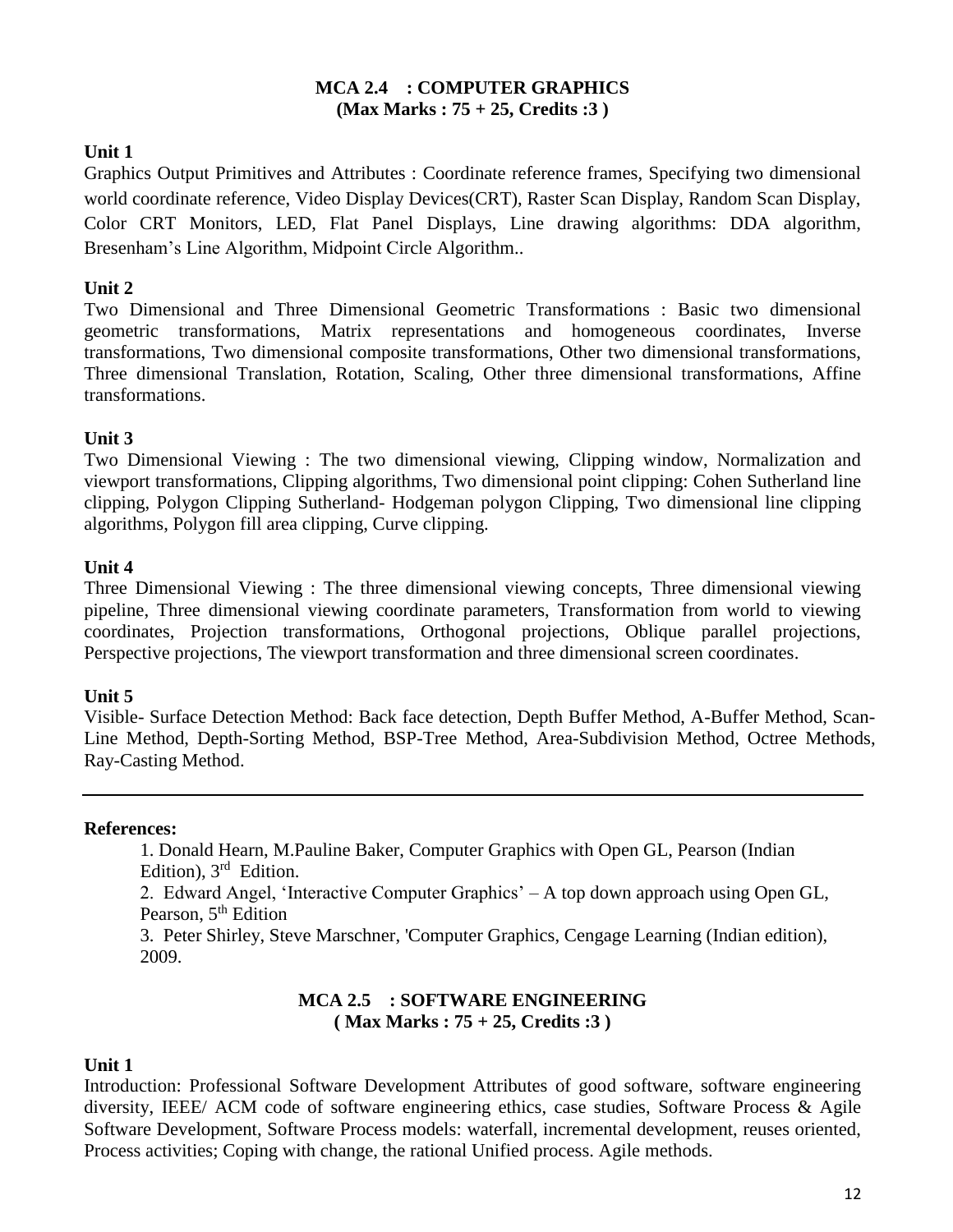Requirements Engineering: Functional and non-functional requirements, The software requirements document, Requirements specification, Requirements engineering processes, Requirement elicitation and analysis, Requirements validation, Requirements management.

# **Unit 3**

System Modeling, Architectural Design & Design and implementation: Context models, Interaction models, Structural models, Behavioral models, Model-driven engineering, Software architecture: the role of software architecture, architectural views, component and connector view, Architectural styles for C&C view, Documenting architectural design. Design: Design concepts, Function oriented design, detailed design, verification, matrix (Complexity matrix for function oriented design).

# **Unit 4**

Component-based software engineering: Components and component model, CBSE process, Component composition, Distributed Software engineering, Distributed system issues, Client-server computing, Architectural patterns for distributed systems, Software as a service.

# **Unit 5**

Planning a software Project: Process planning, Effort estimation, Project scheduling and staffing, Software configuration, management plan, Quality plan, Risk Management, Project monitoring plan, Software Testing : Testing fundamentals, Black-box testing, White-box testing, Testing process.

#### **References:**

- 1. Ian Sommerville : Software Engineering, 9th edition, Person Education Ltd, 2011.
- 2. Pankaj Jalote: Software Engineering, Wiley India Pvt
- 3. Roger S Pressman: Software Engineering-A Practitioners approach, 6th edition, McGraw-Hill, 2010
- 4. Hans Van Vliet: Software Engineering Principles and Practices, 3rd Edition, Wiley India, 2010

# **MCA 2.6 : DATA STRUCTURES LAB**

# **MCA 2.7 : COMPUTER GRAPHICS LAB**

# **MCA 2.8 : INFORMATION AND COMMUNICATION TECHNOLOGY (ICT) ( Max Marks : 40+10, Credits :2 )**

#### **Unit 1**

Introduction: Early history of computing. Generations of Computer, Characteristics of computers, Classification of computers, Basic components and organization of a computer, Representation of information in a computer, Concept of programming and programming languages, Language translation.

# **Unit 2**

Application software: Basic features of application software, word processing, spreadsheets, Database Management system, Power point, Software suites, etc. Operating system and its functions, The need for an operating system, Types of operating systems, The features of the MS-DOS/Windows XP operating system, Linux, Utility programs, Utility packages.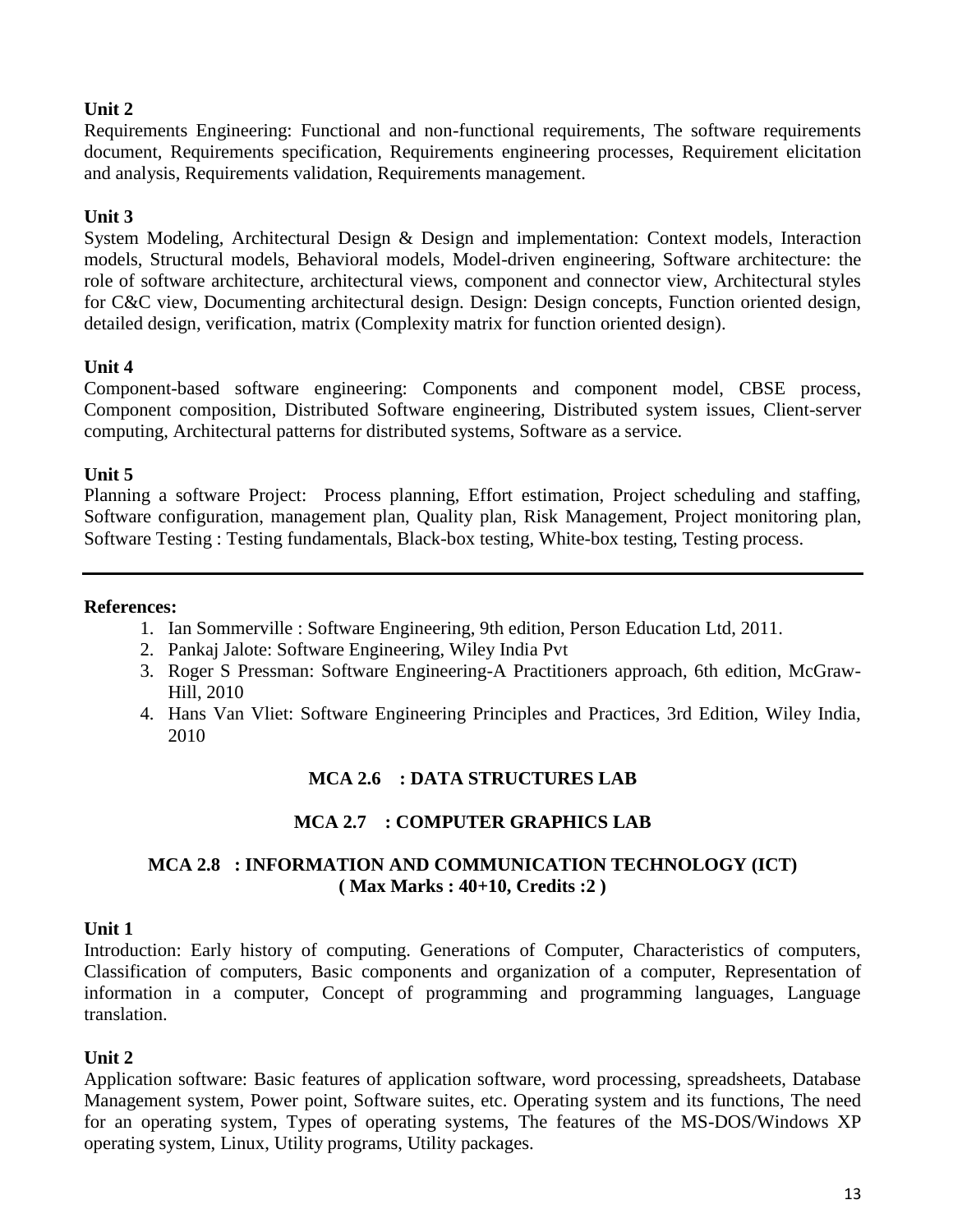Peripherals: Input devices and its functions, Output devices and its functions, Processing and memory hardware, Secondary Storage and Communication Devices.

# **Unit 4**

Internet Security: Virus, Worms, Trojans and Anti-Virus Software, Spyware, Malware, Spams, Internet and Its Applications, Basics of Information Security, Need of the Information Security, Challenges to Information Security, Benefits.

# **Unit 5**

Web Services: World Wide Web, Web servers, Web sites, Web Pages, Web Browsers, Blogs, Chat, email, Video Conferencing, e-Learning, e-Banking, e-Shopping, e-Reservation, Social Networking. Social issues: Ethics and standards in computing, copyright, Intellectual property right, piracy, etc.

# **References**

- 1. Computer fundamentals by Pradeep k. sinha, Priti sinha
- 2. Encyclopedia of Information Communication Technology by [Antonio Cartelli](http://www.igi-global.com/affiliate/antonio-cartelli/889/) and [Marco Palma](http://www.igi-global.com/affiliate/marco-palma/1338/)
- 3. ICT literacy by [Ilene F. Rockman](http://www.emeraldinsight.com/author/Rockman%2C+Ilene+F)
- 4. Information And Communication Technology by Kiran PrasadEthical and social issues in the information age by [Joseph Migga Kizza](http://www.google.com/search?tbo=p&tbm=bks&q=+inauthor:%22Joseph+Migga+Kizza%22)

# **MCA 3.1 : WIRELESS COMMUNICATIONS (Max Marks: 75 + 25, Credits: 4)**

# **Unit 1**

Mobile Computing Architecture: Types of Networks, Architecture for Mobile Computing, 3-tier Architecture, Design Considerations for Mobile Computing, Wireless Networks – 1: GSM and SMS : Global Systems for Mobile Communication (GSM and Short Service Messages ( SMS): GSM Architecture, Entities, Call routing in GSM, PLMN Interface, GSM Addresses and Identities, Network Aspects in GSM, Mobility Management, GSM Frequency allocation, Introduction to SMS, SMS Architecture, SM MT, SM MO, SMS as Information bearer, applications.

# **Unit 2**

Wireless Networks – 2: GPRS : GPRS and Packet Data Network, GPRS Network Architecture, GPRS Network Operations, Data Services in GPRS, Applications for GPRS, Billing and Charging in GPRS, Wireless Networks – 3: CDMA, 3G and WiMAX : Spread Spectrum technology, IS-95, CDMA versus GSM, Wireless Data, Third Generation Networks, Applications on 3G, Introduction to WiMAX.

# **Unit 3**

Mobile Client: Moving beyond desktop, Mobile handset overview, Mobile phones and their features, PDA, Design Constraints in applications for handheld devices. Mobile IP: Introduction, discovery, Registration, Tunneling, Cellular IP, Mobile IP with IPv6.

# **Unit 4**

Mobile OS and Computing Environment: Smart Client Architecture, The Client: User Interface, Data Storage, Performance, Data Synchronization, Messaging. The Server: Data Synchronization, Enterprise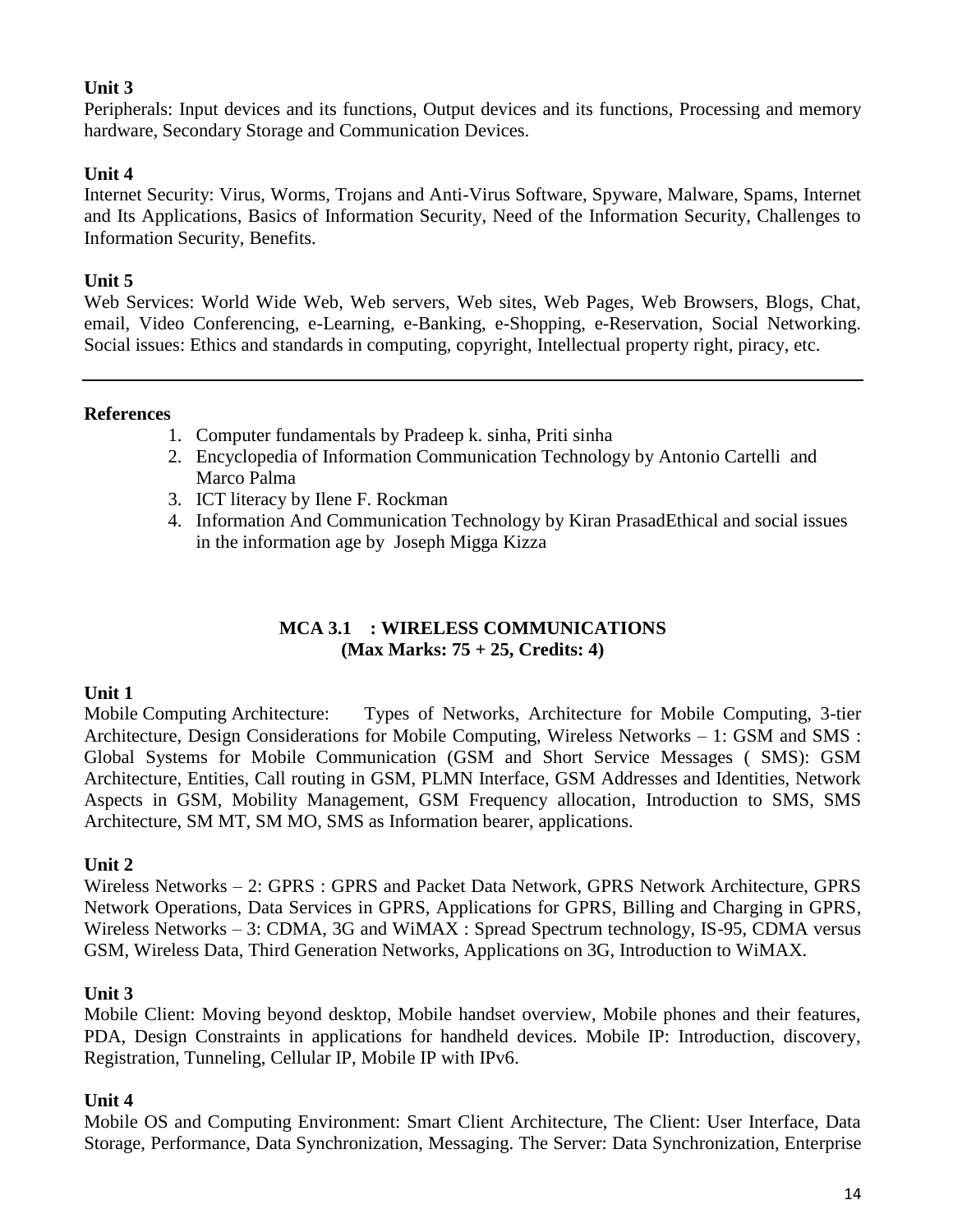Data Source, Messaging. Mobile Operating Systems: WinCE, Palm OS, Symbian OS, Linux, Proprietary OS Client Development: The development process, Need analysis phase, Design phase, Implementation and Testing phase, Deployment phase, Development Tools, Device Emulators.

# **Unit 5**

Building, Mobile Internet Applications: Thin client: Architecture, the client, Middleware, messaging Servers, Processing a Wireless request, Wireless Applications Protocol (WAP) Overview, Wireless Languages: Markup Languages, HDML, WML, HTML, cHTML, XHTML, VoiceXML.

# **References:**

- 1. Dr. Ashok Talukder, Ms Roopa Yavagal, Mr. Hasan Ahmed: Mobile Computing, Technology, Applications and Service Creation, 2d Edition, Tata McGraw Hill, 2010.
- 2. Martyn Mallik: Mobile and Wireless Design Essentials, Wiley, 2003.
- 3. Raj kamal: Mobile Computing, Oxford University Press, 2007.
- 4. Iti Saha Misra: Wireless Communications and Networks, 3G and Beyond, Tata McGraw Hill, 2009.

# **MCA 3.2 : ANALYSIS AND DESIGN OF ALGORITHMS ( Max Marks : 75 + 25, Credits : 4 )**

# **Unit 1**

Notion of algorithm, Fundamentals of algorithmic problem solving, linear data structures, graphs, trees, sets and dictionaries. Analysis of algorithm efficiency: Analysis frame-work, asymptotic notations and basic efficiency classes, mathematical analysis of non recursive and recursive algorithms, empirical analysis of algorithms.

# **Unit 2**

Brute Force and Divide and Conquer- General method, Binary Search, Finding the maximum and minimum, merge sort, quick sort, Strassen's matrix multiplication, Decrease-and-Conquer and Transform-and-Conquer: Insertion sort, depth first search, topological sorting, presorting, Gaussian elimination, balanced search trees, heap sort, Horner's rule.

# **Unit 3**

Greedy Method: General method, optimal storage on tapes, knapsack problem, job sequencing, Minimum Cost Spanning Trees- Prims's algorithm and Kruskal's algorithm, optimal storage on tapes, optimal merge patterns, single source shortest paths, Huffman trees.

# **Unit 4**

Dynamic Programming: General method, principle of optimality, multistage graphs, all pairs shortest paths, 0/1 knapsack, traveling salesman problem, Warshall's and Floyd's algorithms.

# **Unit 5**

Backtracking: General method, 8-queen problem, sum of subsets, Hamiltonian cycles, traveling salesman problem, Branch and Bound: Introduction FIFO solution , LC branch and bound, Rat in maze, TSP, Np completeness and approximation algorithm : Introduction, polynomial time, NP completeness and reducibility, approximation of algorithms.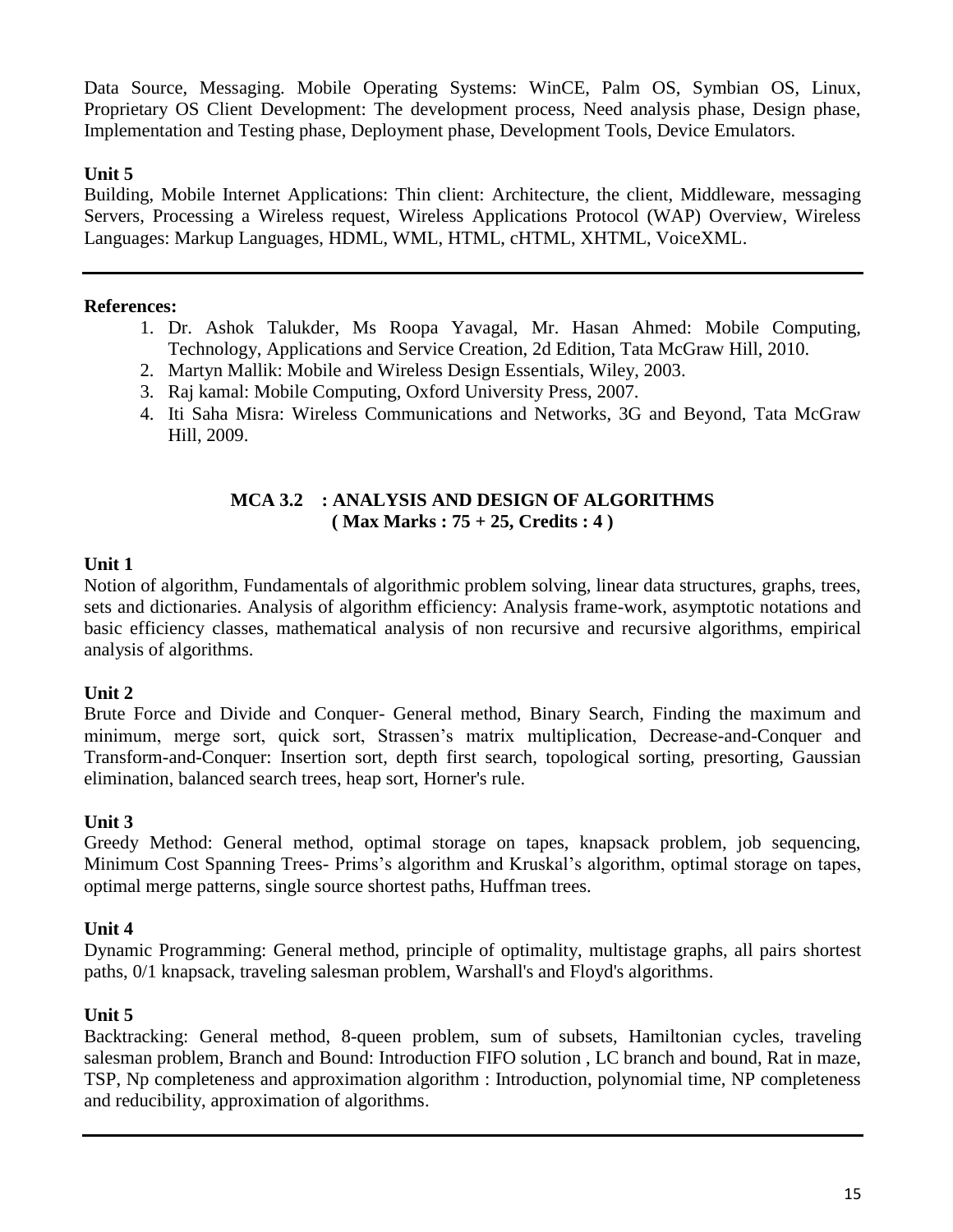#### **References:**

- 1. Computer Algorithms/C++ : Ellis Horowitz, Sartaj Sahani, Sanguthevar Rajashekaran
- 2. Fundamentals of Computer Algorithms : Horowitz, E. and Sahani, S
- 3. The Design and Analysis of Computer Algorithms : Aho A.V., Hopcroft, J.E. and Ullaman
- 4. Computer Algorithms An Introduction to Design and Analysis : Sara Baase.
- 5. Design and Analysis of Algorithms : : Goodman, S.E. and Hedetnieml. S.T
- 6. Data Structures and Algorithms : Aho, A.V., Hopcroft, J.E. & Ullman
- 7. The Art of Computer Programming : : Knuth D.E

#### **MCA 3.3: OBJECT ORIENTED PROGRAMING USING JAVA (Max Marks : 75 + 25, Credits : 4)**

# **Unit 1**

Object Orientation: History of Java, Java features, Difference between C/C++ and Java, Java program structure, Java tokens, Statements, JVM, Introduction to packages in Java, Operators & Expressions, Data types, Constants and Variables, Type conversions, Control Statements, Class, objects, inheritance, overloading and overriding.

# **Unit 2**

Packages and Interfaces- Creating, Accessing, Using packages, CLASS path, access protection, importing packages, interfaces- defining, implementing and applying an interface, variables in interface. Multithreaded programming: Introduction, Life cycle of Thread, Creating threads by extending classes & implementing run able interface.

# **Unit 3**

Exception Handling: Errors, Type of errors, Exceptions, Use of keywords Try Catch. Networking: Introduction, Socket overview, TCP/IP Client / Server Sockets and Programming. JDBC: Driver types, Connectivity, Statements.

# **Unit 4**

String Handling and the collections framework: String constructors, string operations, character extraction, String comparison, searching strings, modifying strings, string buffer and string builder. Collections framework- Collection interfaces, collection classes, maps.

# **Unit 5**

Applets and Graphics: Applets basics, Life cycle, Life cycle of Applet programming Graphics class, Line, Rectangle, Circle, Ellipse, Arcs and Polygon. AWT components: Components, Container, Panel, Windows, Frame, Dialogue box. AWT Controls: Button, Checkbox, Text field, Text area, Layouts, Menus and Menu bars.

# **References:**

- 1. The Complete Reference  $JAVA 2$  : : Herbert Schildt. 2. Sun Certified Programmer for Java 5 : Kathy Sierra, Bert Bates
	-
- 3. Programming with JAVA : E.Balaguruswamy, BPB Publications.
- 4. JAVA Programming : Steven Holzner, BPB Publications.
-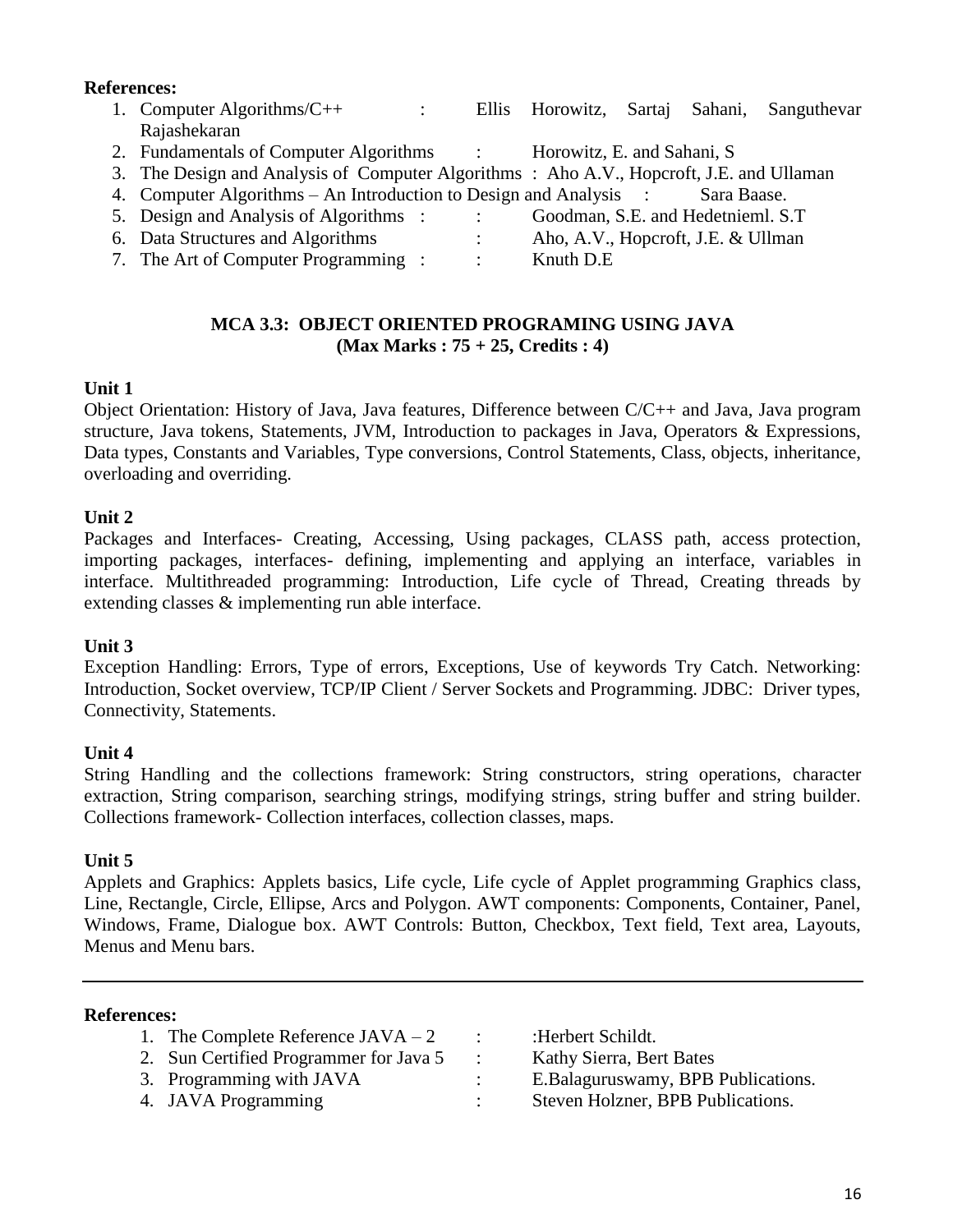#### **MCA 3.4 : THEORY OF COMPUTATION ( Max Marks : 75 + 25, Credits : 3 )**

# **Unit 1**

Alphabets Strings and Languages, Automata and Grammars Finite Automata (FA)-Its Behavior DFA-Formal Definition Simplifies Notations Language of DFANFA-Formal Definition Language of NFA Equivalence of DFAs and NFAs.

# **Unit 2**

Regular expressions (RE) Definition, FA and RE, RE to FA, FA to RE, Algebraic laws for RE, applications of REs. Regular grammars and FA, FA for regular grammar, Regular grammar for FA Proving languages to be non-regular -Pumping Lemma, applications. Some closure properties of Regular languages -Closure under Boolean operations.

# **Unit 3**

Pushdown Automata Acceptance by final state and empty store, Equivalence to CFG Deterministic and Non-deterministic PDA Problems and Solutions.

# **Unit 4**

Turing Machines: Turing Machines TM -Formal definition and behaviour Transition diagrams, Language of a TM, TM as accepters and deciders TM as a computer of integer functions Programming techniques for TMs -Storage in state, multiple tracks, subroutines, etc. Variants of TMs –Multi tape TMs, Nondeterministic TMs, TMs with semi-infinite tapes, multi stack machines, Equivalence of the various variants with the basic model.

# **Unit 5**

The Chmosky Hierarchy :Languages, Grammars and Machines, Recursively Enumerable Languages, Counting Alphabets, Languages and Computing Machines, The idea of Enumeration, The idea of Diagnoalization, The ideas of Acceptance and Membership, Recursive Languages, Context Sensitive Languages and Grammars, The ideas of context, Other Grammars and Automata, Linear and Deterministic Context-Free Languages.

#### **References**

1. Hopcroft, Ullman, "Introduction to Automata Theory, Languages and Computation", Pearson Education

2. K.L.P. Mishra and N.Chandrasekaran, "Theory of Computer Science: Automata, Languages and Computation", PHI

3. Martin J. C., "Introduction to Languages and Theory of Computations", TMH 4. Papadimitrou, C. and Lewis, C.L., "Elements of the Theory of Computation", PHI

# **MCA 3.5 : OBJECT ORIENTED MODELING AND DESIGN PATTERNS ( Max Marks : 75 + 25, Credits : 3 )**

# **Unit 1**

Introduction, Modeling Concepts, class Modeling: What is Object Orientation? What is OO development? OO themes; Evidence for usefulness of OO development; OO modeling history, Modeling as Design Technique: Modeling; abstraction; The three models. Class Modeling: Object and class concepts; Link and associations concepts; Generalization and inheritance; A sample class model; Navigation of class models; Practical tips.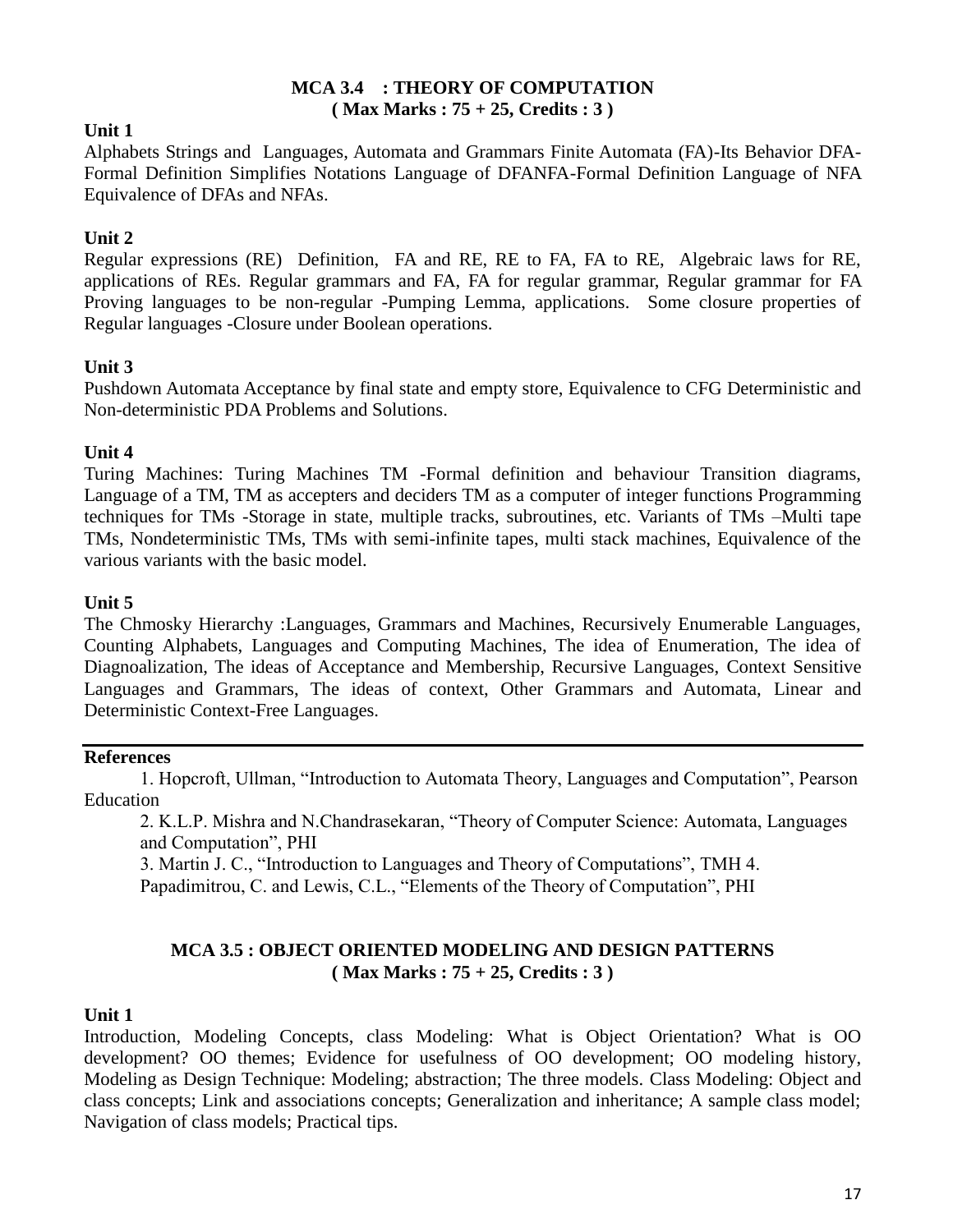Advanced Class Modeling: Advanced object and class concepts; Association ends; N-ary associations; Aggregation; Abstract classes; Multiple inheritance; Metadata; Reification; Constraints; Derived data; Packages; Practical tips. State Modeling: Events, States, Transitions and Conditions; State diagrams; State diagram behavior; Practical tips., Advanced State Modeling: Nested state diagrams; Nested states; Signal generalization; Concurrency; A sample state model; Relation of class and state models; Practical tips. Interaction Modeling: Use case models; Sequence models; Activity models. Use case relationships; Procedural sequence models; Special constructs for activity models.

# **Unit 3**

Process Overview, System Conception: Process Overview: Development stages; Development life cycle. System Conception: Devising a system concept; Elaborating a concept; Preparing a problem statement. Domain Analysis: Overview of analysis; Domain class model; Domain state model; Domain interaction model; Iterating the analysis. Overview of system design; Estimating performance; Making a reuse plan; Breaking a system in to sub-systems; Identifying concurrency; Allocation of sub-systems; Management of data storage; Handling global resources; Choosing a software control strategy; Handling boundary conditions; Setting the trade-off priorities; Common architectural styles; Architecture of the ATM system as the example.

# **Unit 4**

Class Design, Implementation Modeling, Legacy Systems**:** Class Design: Overview of class design; Bridging the gap; Realizing use cases; Designing algorithms; Recursing downwards, Refactoring; Design optimization; Reification of behavior; Adjustment of inheritance; Organizing a class design; ATM example. Implementation Modeling: Overview of implementation; Fine-tuning classes; Finetuning generalizations; Realizing associations; Testing. Legacy Systems: Reverse engineering; Building the class models; Building the interaction model; Building the state model; Reverse engineering tips; Wrapping; Maintenance.

# **Unit 5**

Design Patterns, Idioms: What is a pattern and what makes a pattern? Pattern categories; Relationships between patterns; Pattern description. Communication Patterns: Forwarder-Receiver; Client-Dispatcher-Server; Publisher-Subscriber. Management Patterns: Command processor; View handler. Idioms: Introduction; what can idioms provide? Idioms and style; Where to find idioms; Counted Pointer example

#### **References:**

- 1. Michael Blaha, James Rumbaugh: Object-Oriented Modeling and Design with UML, 2nd Edition, Pearson Education, 2005.
- 2. Frank Buschmann, Regine Meunier, Hans Rohnert, Peter Sommerlad, Michael Stal: Pattern-Oriented Software Architecture, A System of Patterns, Volume 1, John Wiley and Sons, 2006.
- 3. Grady Booch et al: Object-Oriented Analysis and Design with Applications, 3<sup>rd</sup> Edition, Pearson, 2007.
- 4. Brahma Dathan, Sarnath Ramnath: Object-Oriented Analysis, Design, and Implementation, Universities Press, 2009.
- 5. Hans-Erik Eriksson, Magnus Penker, Brian Lyons, David Fado: UML 2 Toolkit, Wiley-Dreamtech India, 2004.
- 6. Simon Bennett, Steve McRobb and Ray Farmer: Object-Oriented Systems Analysis and Design Using UML, 2nd Edition, Tata McGraw-Hill, 2002.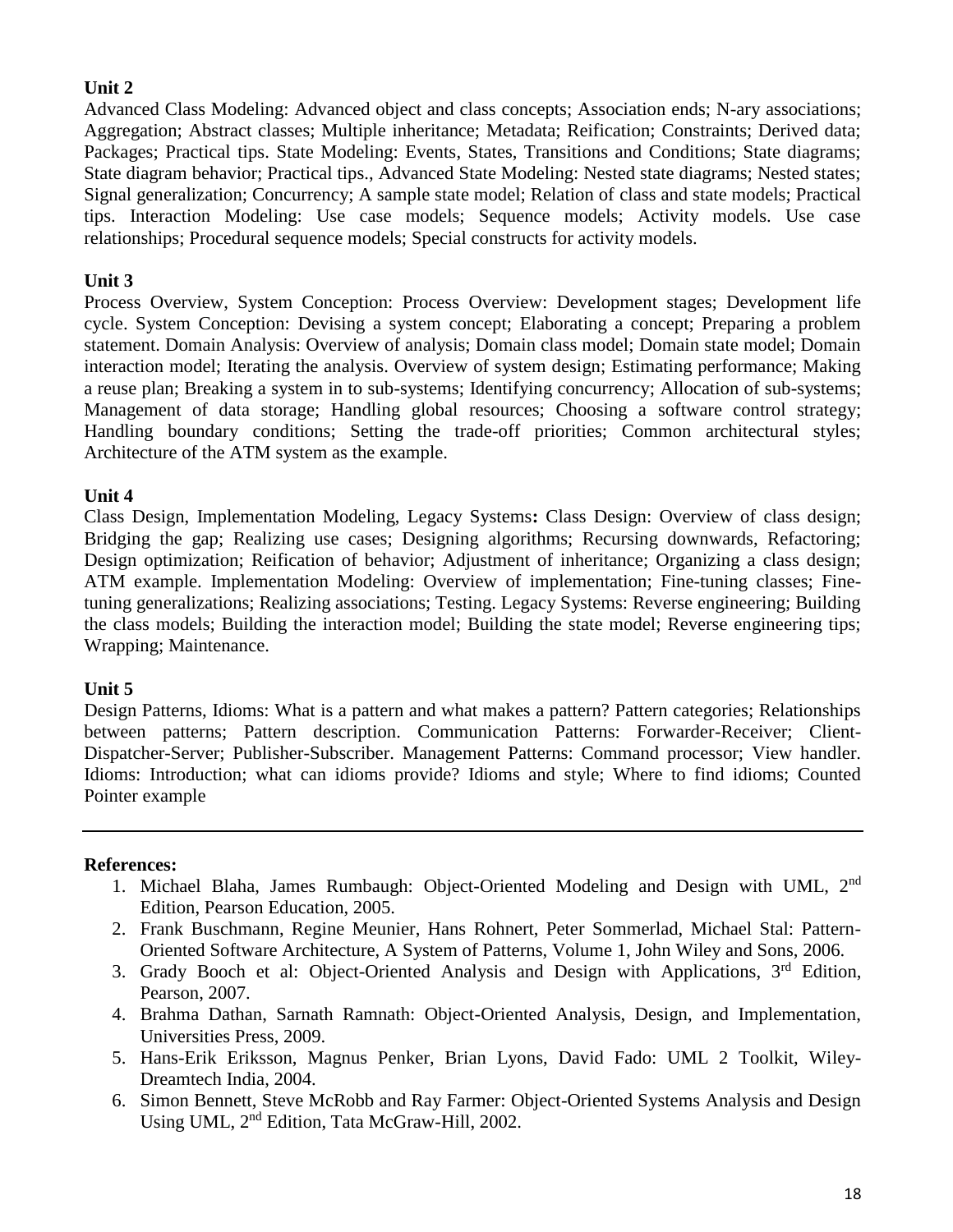#### **MCA 3.6: ADA LAB**

#### **MCA 3.7: JAVA LAB**

#### **MCA 3.8: CYBER SECURITY ( Max Marks: 40+10, Credits: 2 )**

#### **Unit 1**

Introduction to information systems, Types of information Systems, Development of Information Systems, Introduction to information security, Need for Information security, Threats to Information Systems, Information Assurance, Cyber Security, and Security Risk Analysis.

#### **Unit 2**

Application security (Database, E-mail and Internet), Data Security Considerations-Backups, Archival Storage and Disposal of Data, Security Technology-Firewall and VPNs, Intrusion Detection, Access Control.

#### **Unit 3**

Security Threats -Viruses, Worms, Trojan Horse, Bombs, Trapdoors, Spoofs, E-mail viruses, Macro viruses, Malicious Software, Network and Denial of Services Attack, Security Threats to E-Commerce-Electronic Payment System, e-Cash, Credit/Debit Cards. Digital Signature, public Key Cryptography.

#### **Unit 4**

Developing Secure Information Systems, Application Development Security, Information Security Governance & Risk Management, Security Architecture & Design Security Issues in Hardware, Data Storage & Downloadable Devices, Physical Security of IT Assets, Access Control, CCTV and intrusion Detection Systems, Backup Security Measures.

#### **Unit 5**

Security Policies, WWW policies, Email Security policies, Information Security Standards-ISO, IT Act, Copyright Act, Patent Law, IPR. Cyber Laws in India; IT Act 2000 Provisions, Intellectual Property Law: Copy Right Law, Software License.

#### **References:**

1. Charles P. Pfleeger, Shari Lawerance Pfleeger, "Analysing Computer Security ", Pearson Education India.

2. V.K. Pachghare, "Cryptography and information Security", PHI Learning Private Limited, Delhi India.

3.Dr. Surya Prakash Tripathi, Ritendra Goyal, Praveen kumar Shukla ,"Introduction to Information Security and Cyber Law" Willey Dreamtech Press.

4. CHANDER, HARISH," Cyber Laws And It Protection " , PHI Learning Private Limited ,Delhi ,India

#### **MCS 4.1: DATA MINING (Max Marks: 75 + 25, Credits : 4)**

#### **Unit 1**

Introduction: Fundamentals of data mining, Data Mining Functionalities, Classification of Data Mining systems, Major issues in Data Mining, Data Preprocessing: Needs Preprocessing the Data, Data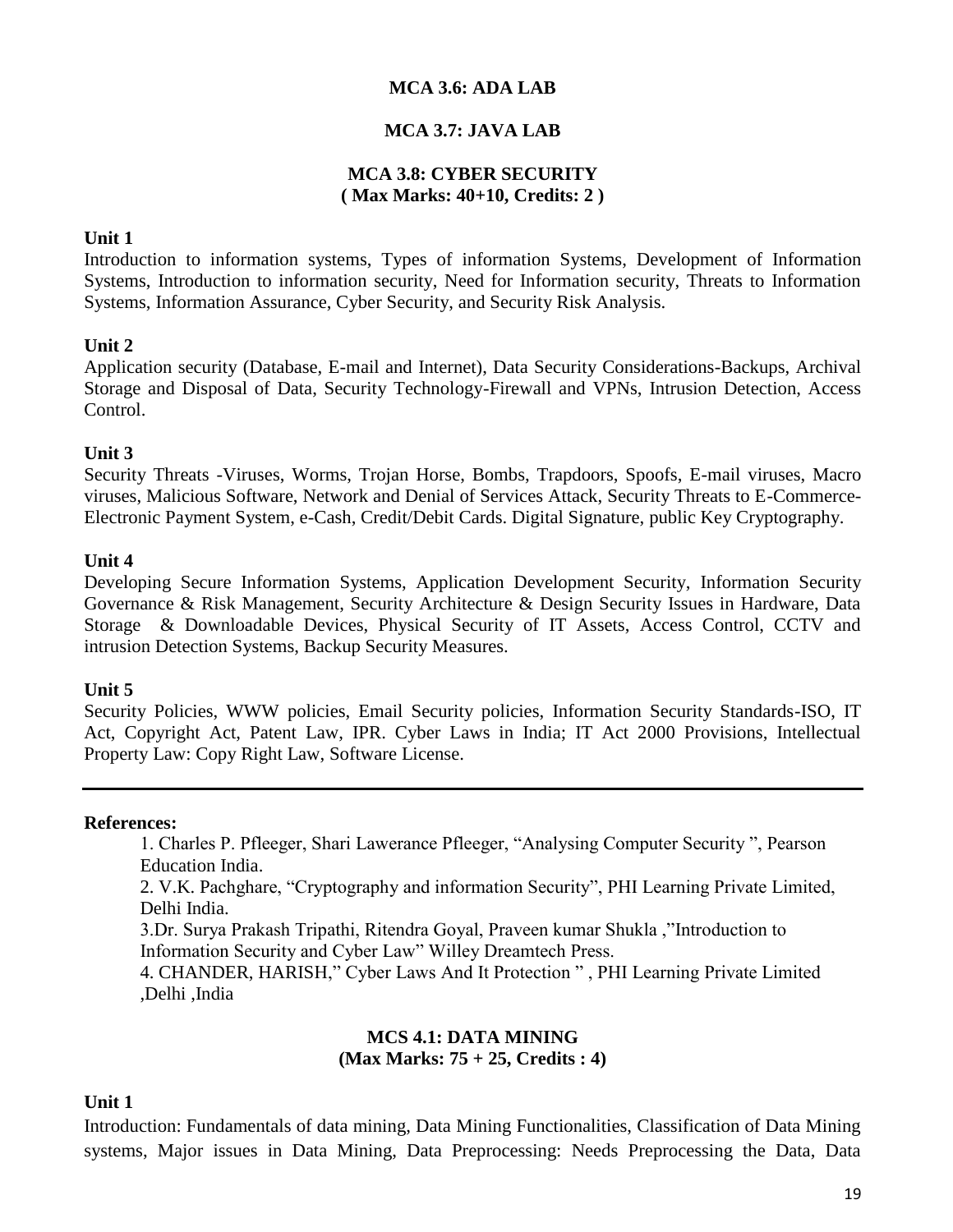Cleaning, Data Integration and Transformation, Data Reduction, Discretization and Concept Hierarchy Generation. Some Considerations in Multi-Source, Data Fusion.

# **Unit 2**

Data Mining Primitives, Languages, and System Architectures: Data Mining Primitives, Data Mining Query Languages, Architectures of Data Mining Systems, Concepts Description: Characterization and Comparison: Data Generalization and Summarization-Based Characterization, Analytical Characterization: Analysis of Attribute Relevance, Mining Class Comparisons: Discriminating between Different Classes, Mining Descriptive Statistical Measures in Large Databases, Granular Nested Causal Complexes.

# **Unit 3**

Mining Association Rules in Large Databases: Association Rule Mining, Mining Single-Dimensional Boolean Association Rules from Transactional Databases, Dynamic Itemset Counting Algorithm, FP-Tree Growth Algorithm, From Association Mining to Correlation Analysis, Constraint-Based Association Mining,Mining Association Rules with Rough Sets.

# **Unit 4**

Classification and Prediction: Issues Regarding Classification and Prediction, Classification by Decision Tree Induction, Other Classification Methods, Prediction, Classifier Accuracy, Uncertain Knowledge Association through Information Gain.

# **Unit 5**

Cluster Analysis Introduction:Types of Data in Cluster Analysis, A Categorization of Major Clustering Methods, Density-Based Methods, Clustering High-Dimensional data, Constraint-based cluster analysis, Outlier Analysis, Mining Complex Types of Data Mining Time-Series and Sequence Data, Mining Text Databases, Mining the World Wide Web.

# **References:**

- 1. Jiawei Han, MichelineKamber, Jian Pei, Data Mining: Concepts and Techniques, Morgan Kaufmann, 2nd Ed., 2005.
- 2. Arun K Pujari, Data Mining Techniques, Univerities Press, 2<sup>nd</sup> Ed., 2010.
- 3. Da Ruan, Guoqing Chen, Etienne E. Kerre, Geert Wets, Intelligent Data Mining: Techniques and Applications (Studies in Computational Intelligence), Springer, 1<sup>st</sup> Ed., 2010.
- 4. Masoud Mohammadian, Intelligent Agents for Data Mining and Information Retrieval, Idea Group Publishing, 2004.

# **MCA 4.2 : DIGITAL IMAGE PROCESSING (Max Marks: 75 + 25, Credits: 4)**

# **Unit 1**

Introduction: Origins of digital image processing, Electromagnetic spectrum, Applications, Components of image processing system, Image sensing and acquisition, Digitization, Sampling and Quantization.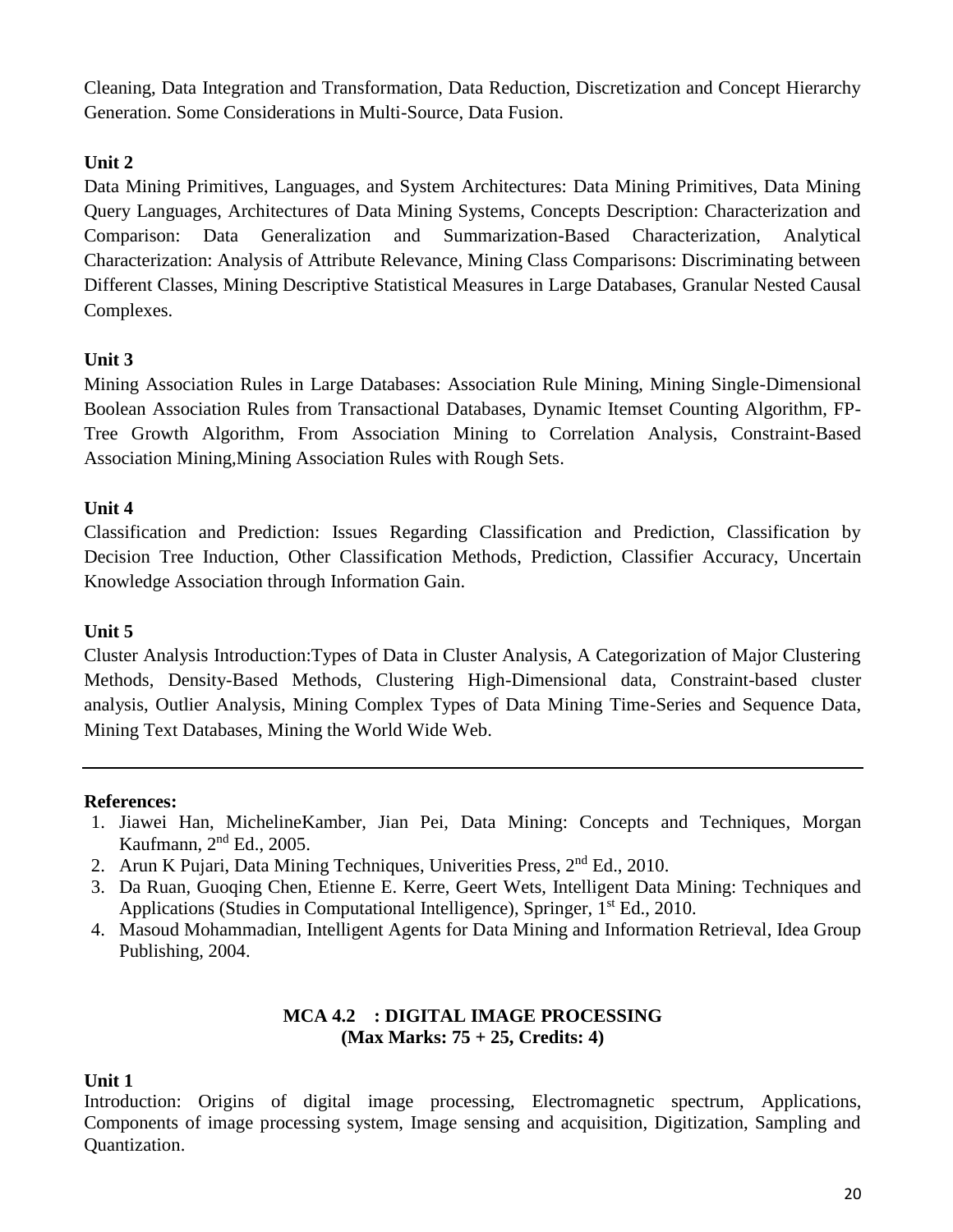Image Enhancement: Basic gray level transformations, histogram processing, enhancement using arithmetic/ logic operations, basics of spatial filtering, smoothing and sharpening spatial filters, Frequency domain: introduction to the Fourier transform and the Frequency domain, smoothing and sharpening frequency domain filters, Discrete Fourier transforms, Properties of DFT, FFT.

# **Unit 3**

Image Restoration and Color image processing. A model of the image degradation/restoration process, noise models, Spatial Filtering- mean filters, order static filters, adaptive filters, Color models, pseudo color image processing, smoothing and sharpening .

# **Unit 4**

Morphological image processing: introduction, structuring elements, dilation and erosion, opening and closing, Hit-or-Miss transformation, basic morphological algorithms.

# **Unit 5**

Image segmentation : detection of discontinuities ,edge linking and boundary detection, Thresholding, Region based approach, segmentation by morphological watersheds.

#### **References:**

- 1. Digital Image Processing :Rafael C.Gonzaleze & Richard E. Woods,
- 2. Digital Image Processing and Analysis : B. Chanda, D. Mutta Majumder
- 3. Digital Image Processing :Anil K Jain

#### **MCA 4.3 : PHP PROGRAMMING (Max Marks: 75 + 25, Credits: 4)**

# **Unit 1**

Introduction to is PHP, History of web programming; PHP web environment; installation and configuration; Basic syntax, variables, operators, flow control structures. More language basics; using GET and POST input, working with HTML forms; built-in and user-defined functions; variable scope; using the PHP manual, getting help.

# **Unit 2**

PHP Form handling, PHP GET, PHP POST, PHP Form Validation, PHP Form Sanitization. PHP Strings Handling: Strings and Patterns, Matching, Extracting, Searching Replacing, Formatting, PCRE.

# **Unit 3**

PHP Arrays: PHP Enumerated Arrays, PHP Associative Arrays, Array Iteration, PHP Multi-Dimensional Arrays. PHP Functions: Syntax, Arguments, Variables, References, Pass by Value & Pass by references, Return Values, Variable Scope, PHP include(), PHP require().

# **Unit 4**

HTTP headers and output control functions; HTTP cookies; maintaining state with HTTP sessions; writing simple web clients. Introducing MySQL; database design concepts; the Structured Query Language (SQL); communicating with a MySQL backend via the PHP MySQL API, More MySQL database access; graphic manipulation with the GD library.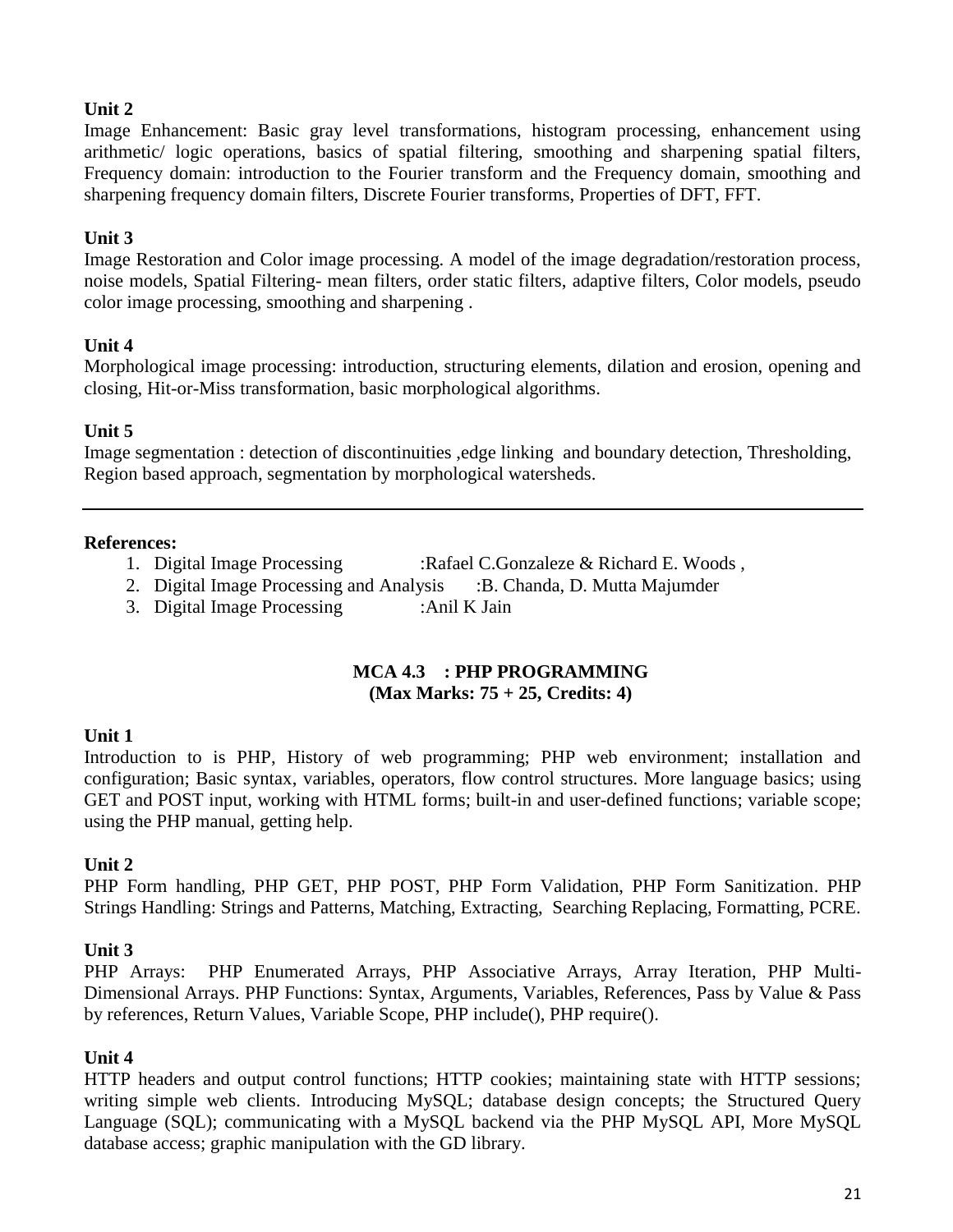Introduction to Objection Oriented Programming; Using PEAR packages, More PEAR packages; more OOP; the Smarty template engine, parsing XML; PHP 5-specific features.

#### **References:**

- 1 Programming PHP. Rasmus Lerdorf, Kevin Tatroe. (O'Reilly, ISBN 1565926102)
- 2. Learning PHP 5. David Sklar (O'Reilly, ISBN 0596005601)
- 3. Core PHP Programming. Leon Atkinson (Prentice Hall, ISBN 0130463469)

# **MCA 4.4 : WEB PROGRAMMING USING J2EE ( Max Marks : 75 + 25, Credits : 3 )**

# **Unit 1**

J2EE Overview : J2EE Architecture, Introduction to J2EE Components, Containers and Connectors, J2EE Modules (Web App, EJB JAR, App Client), Structure of J2EE Application (Enterprise Archive), Packaging and Deploying J2EE Applications.

# **Unit 2**

Java Servlet API : Java Servlets, Servlet as an improved CGI, Servlet Fundamentals/API, Generic Servlet & HTTP Servlet, Responding to HTTP, POST/GET, Interacting with internet, Storing User data, Developing and Deploying Servlets, State Management using Cookies, Session and Application, Processing Form Data- Servlet Chaining.

# **Unit 3**

Jsp Servlet API - JSP (Java Server Pages), JSP Overview, JSP Architecture, Basics & Syntax, JSP Directive, Tags, JSP Scriptlet Tags, JSP Action Tags, Using Java Beans from JSP, JSP Tag Library.

# **Unit 4**

Web Servers & Application Servers - Tomcat Server, Introduction to Web & Application Servers, Architecture, Deploying Procedures, Server Configuration and development, JSF (Java Server Faces), MVC Overview, EJB (Enterprise Java Beans).

#### **Unit 5:**

Introduction to EJB - Introduction to Server-Side Components, EJB Architecture, Types of EJB, EJB Container Services, Session Beans, Entity Beans. Introduction to XML.

#### **References:**

1. Ed Roman, Scott Ambler, Tyler Jewell, Second Edition; Mastering Enterprise Java Beans

# **MCA 4.5 : NETWORK SECURITY AND CRYPTOGRAPHY (Max Marks : 75 + 25, Credits : 3 )**

#### **Unit 1**

Introduction : OSI Security Architecture, Security Attacks, Security Services, Security Mechanism, Model for Network Security. Classical Encryption Technique: Symmetric Cipher Model, Substitution Techniques, Transposition Techniques.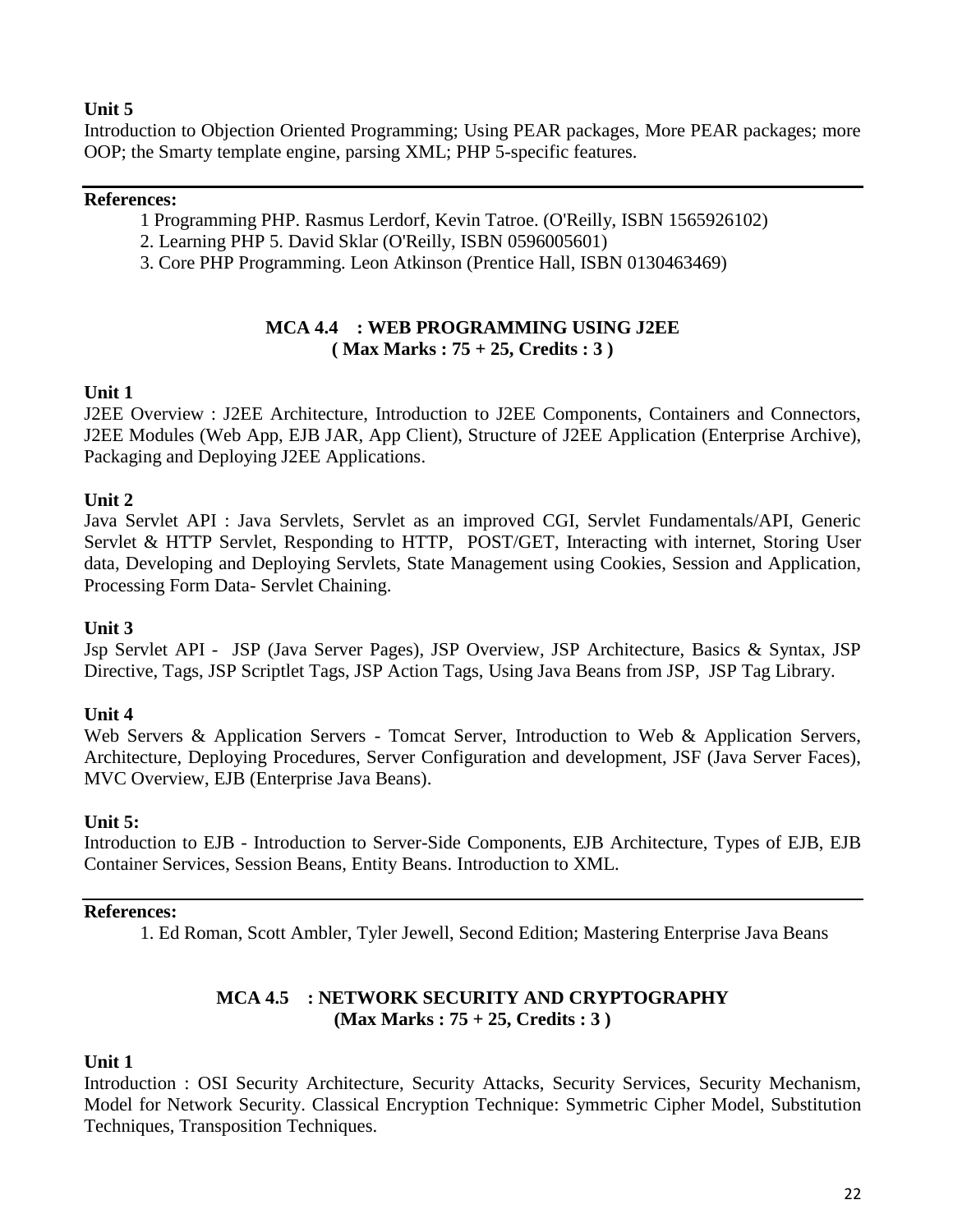Block Ciphers, Data Encryption Standard and Advanced Encryption Standard: Block Cipher Principles, The Data Encryption Standard, Block Cipher Design Principles and Modes of operation, Evaluation Criteria for AES, AES Cipher-Encryption and Decryption, Data Structure, Encryption Round.

# **Unit 3**

Public Key Cryptography and Key Management: Principles of Public Key Cryptosystem, RSA algorithm, Key management, Diffie Hellman Key exchange Message Authentication and Hash Function: Authentication Requirement, Authentication Functions, Message Authentication Code, Hash Functions, Digital Signatures, Digital Signature Standard. Authentication Applications : Kerberos, X.509 Authentication Service.

# **Unit 4**

Electronic Mail Security : Pretty Good Privacy (PGP), S/MIME; IP Security: IP Security Overview; IP Security Architecture; Authentication Header; Encapsulating Security Payload; Combining Security Associations; Key Management.

# **Unit 5**

Web Security : Web security Considerations; Secure Socket layer (SSL) and Transport layer Security (TLS); Secure Electronic Transaction (SET) System Security: Intruders, Intrusion Detection, Firewall Design Principles- Characteristics, Types of Firewall and Firewall Configuration.

#### **References:**

1. William Stallings, "Cryptography and Network Security – Principles and Practices", 4th Edition, Pearson Education, 2009.

# **MCA 4.6: PHP PROGRAMMING LAB**

# **MCA 4.7: J2EE LAB**

# **MCA 5.1: CLOUD COMPUTING ( Max Marks : 75 + 25, Credits : 4 )**

# **Unit 1**

Introduction to Cloud Computing, The Evolution of Cloud Computing, Hardware Evolution, Internet Software Evolution, Server Virtualization, Web Services Deliver from the Cloud, Communication-as-a-Service, Infrastructure-as-a-Service, Monitoring-as-a-Service, Platform-as-a-Service, Software-as-a-Service, Building Cloud Network.

# **Unit 2**

Federation in the Cloud, Presence in the Cloud, Privacy and its Relation to Cloud-Based Information Systems, Security in the Cloud, Common Standards in the Cloud, End-User Access to the Cloud Computing.

# **Unit 3**

Introduction, Advancing towards a Utility Model, Evolving IT infrastructure, Evolving Software Applications, Continuum of Utilities, Standards and Working Groups, Standards Bodies and Working Groups, Service Oriented Architecture, Business Process Execution Language, Interoperability Standards for Data Center Management, Utility Computing Technology, Virtualization, Hyper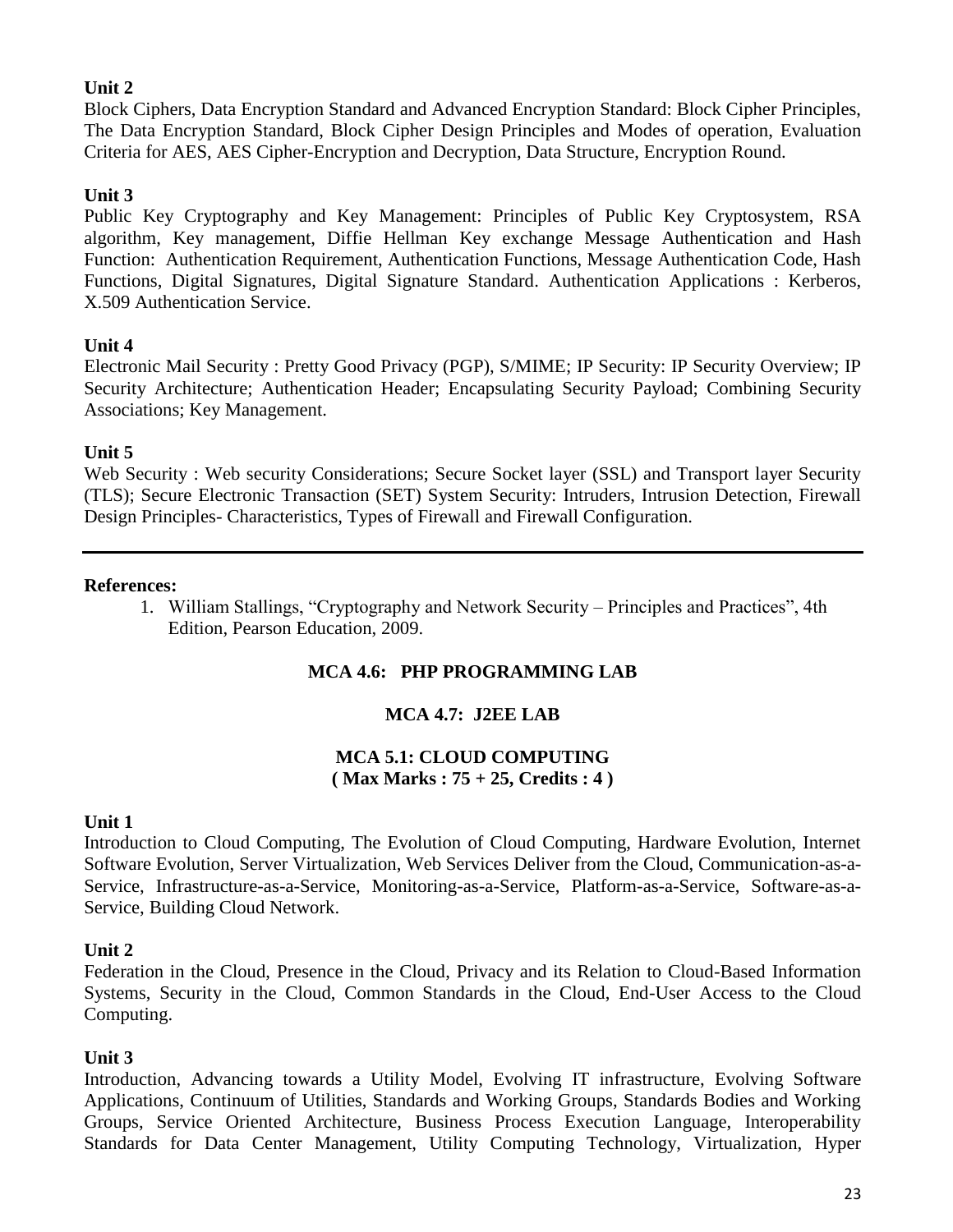Threading, Blade Servers, Automated Provisioning, Policy Based Automation, Application Management, Evaluating Utility Management Technology, Virtual Test and development Environment, Data Center Challenges and Solutions, Automating the Data Center.

#### **Unit 4**

Software Utility Application Architecture, Characteristics of an SaaS, Software Utility Applications, Cost Versus Value, Software Application Services Framework, Common Enablers, Conceptual view to Reality, Business Profits, - Implementing Database Systems for Multitenant Architecture.

# **Unit 5**

Other Design Considerations - Design of a Web Services Metering Interface – Application Monitoring Implementation - A Design for an Update and Notification Policy - Transforming to Software as a Service - Application Transformation Program - Business Model Scenarios - Virtual Services for Organizations - The Future.

# **References:**

1. John W. Rittinghouse and james F. Ransome, "Cloud Computing Implementation, Management and Security", 2010, CRC Press, Taylor & Francis Group, Boca Raton London New York. [Unit -I and Unit II]

2. Alfredo Mendoza, "Utility Computing Technologies, Standards, and Strategies", Artech House INC, 2007. [Unit III to Unit V]

3. Bunker and Darren Thomson, "Delivering Utility Computing", 2006, John Wiley & Sons Ltd.

4. George Reese, "Cloud Application Architectures", O'reilly Publications, 2009.

#### **MCA 5.2: INTERNET OF THINGS (IOT) (Max Marks: 75+25, Credits: 4)**

# **Unit 1**

Introduction: Definition, phases, Foundations, Policy, Challenges and Issues, identification, security, privacy, Components in internet of things**:** Control Units, Sensors, Communication modules, Power Sources, Communication Technologies: RFID, Bluetooth, Zigbee, Wifi, Rflinks, Mobile Internet, Wired Communication.

# **Unit 2**

Programming The Microcontroller For IOT : Basics of Sensors and actuators – examples and working principles of sensors and actuators , Cloud computing and IOT , Arduino/Equivalent Microcontroller platform – Setting up the board -Programming for IOT – Reading from Sensors, Communication**:**  Connecting microcontroller with mobile devices – communication through Bluetooth and USB – connection with the internet using Wi-Fi / Ethernet.

#### **Unit 3**

Resource Management In The Internet Of Things : Clustering - Software Agents - Data Synchronization - Clustering Principles in an IOT Architecture - The Role of Context - Design Guidelines -Software Agents for Object – Data Synchronization- Types of Network Architectures - Fundamental Concepts of Agility and Autonomy-Enabling Autonomy and Agility by the Internet of Things-Technical Requirements for Satisfying the New Demands in Production - The Evolution from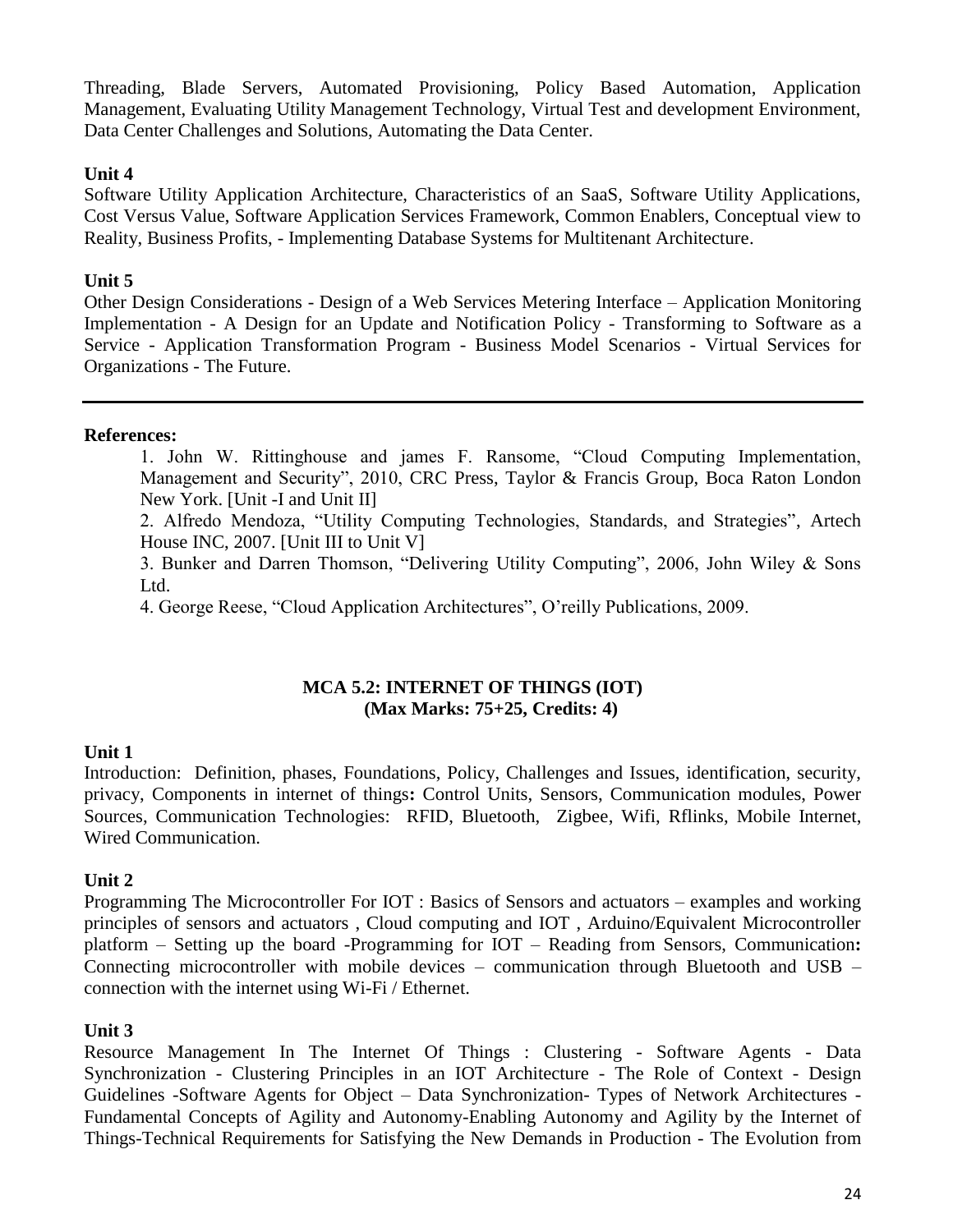the RFID-based EPC Network to an Agent based Internet of Things- Agents for the Behaviour of Objects.

# **Unit 4**

Business Models For The Internet Of Things : The Meaning of DiY in the Network Society- Sensoractuator Technologies and Middleware as a Basis for a DiY Service Creation Framework - Device Integration - Middleware Technologies Needed for a DiY Internet of Things Semantic Interoperability as a Requirement for DiY Creation, Ontology, Value Creation in the Internet of Things, Application of Ontology Engineering in the IOT-Semantic Web-Ontology - The Internet of Things in Context of EURIDICE - Business Impact.

# **Unit 5**

From The Internet Of Things To The Web Of Things: Resource-oriented Architecture and Best Practices- Designing REST ful Smart Things – Web enabling Constrained Devices - The Future Web of Things - Set up cloud environment – send data from microcontroller to cloud – Case studies – Open Source e-Health sensor platform – Be Close Elderly monitoring – Other recent projects.

#### **References:**

1. Charalampos Doukas , Building Internet of Things with the Arduino, Create space, April 2002

2. Dieter Uckelmann et.al, "Architecting the Internet of Things", Springer, 2011

3. Luigi Atzor et.al, "The Internet of Things: A survey, ", Journal on Networks, Elsevier Publications, October, 2010

# **MCA 5.3: PATTERN RECOGNITION**

**(Max Marks: 75 + 25, Credits: 4)**

# **Unit 1**

Introduction: Machine perception, pattern recognition systems, design cycle, learning and adaptation, Applications of pattern recognition. Probability**:** Introduction, probability of events, random variables, Joint distributions and densities, moments of random variables, estimation of parameters from samples, minimum risk estimators.

# **Unit 2**

Statistical Decision Making: Introduction, Baye's Theorem, multiple features, conditionally independent features, decision boundaries, unequal costs of error, estimation of error rates, the leaving one-out technique. Characteristic curves, estimating the composition of populations.

# **Unit 3**

Nonparametric Decision Making**:** Introduction, histograms, Kernel and window estimators, nearest neighbor classification techniques, adaptive decision boundaries, adaptive discriminate Functions, minimum squared error discriminate functions, choosing a decision making technique.

# **Unit 4**

Unsupervised Learning and Clustering: Unsupervised Bayesian learning, data decryption and clustering, criterion functions and clustering, Hierarchical clustering, Online clustering, component analysis.

# **Unit 5**

Artificial Neural Networks: Introduction, nets without hidden layers. Neural networks with hidden layers, the back Propagation algorithms, Hopfield nets, and an application.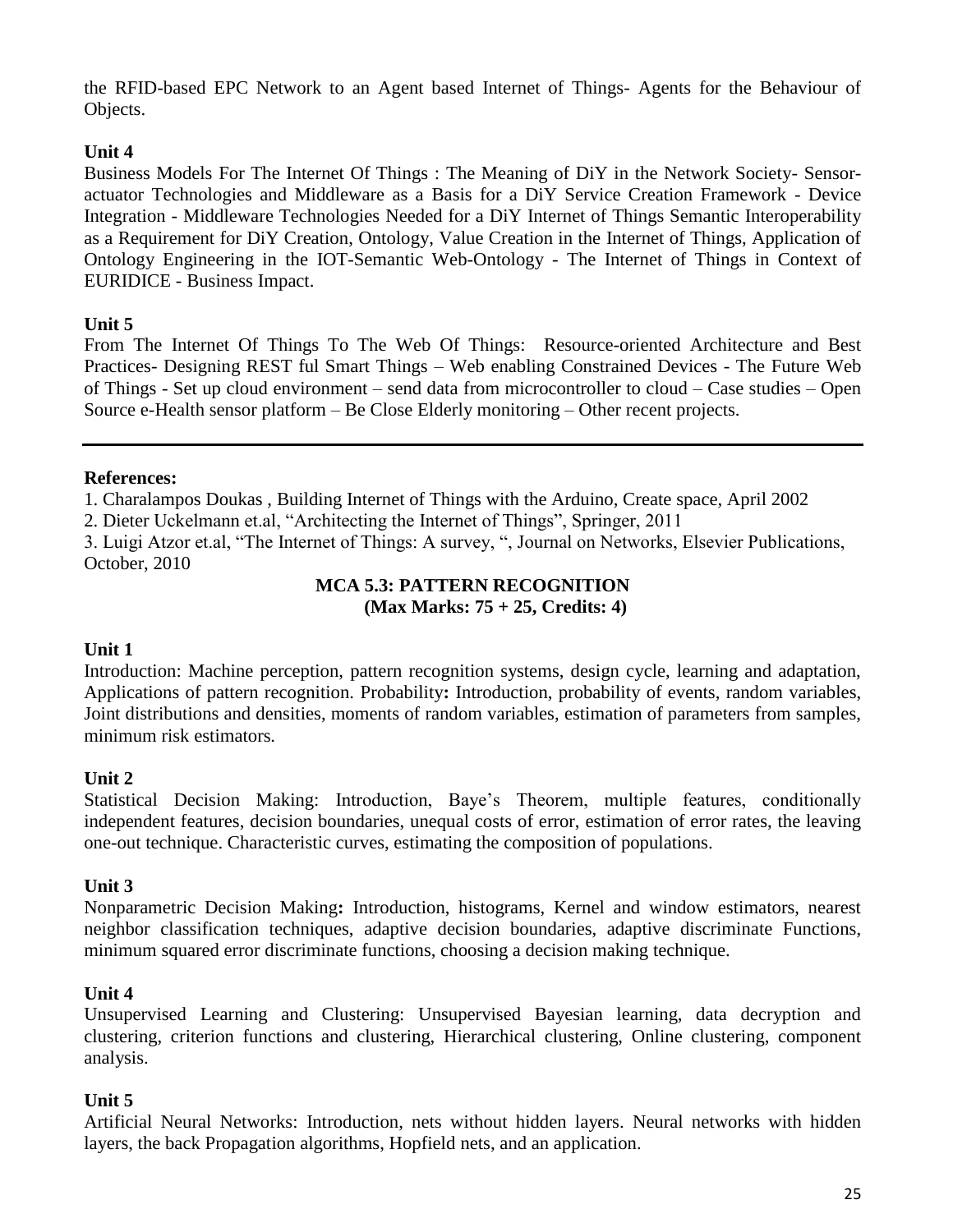#### **References:**

- 1. Pattern Classification Duda R. O., and Hart P E., and Stork D G., Wiley Publishers
- 2. Pattern Recognition and Image Analysis, Earl Gose, Richard J and Steve J, PHI
- 3. Pattern recognition (Statistical, structural and Neural Approaches), Robert Schalkoff
- 4. Pattern Recognition, Sergios Thedoridis & Konstantinos Koutrumbas, Elsevier Academic Press, 4th Edition.

# **MCA 5.4: DOT NET LAB**

# **MCA 5.5: PROJECT**

# **MCA 6.1: MULTIMEDIA DATA ANALYSIS (Max Marks: 75 + 25, Credits: 4)**

#### **Unit 1**

Introduction: Multimedia Elements; Multimedia Applications; Multimedia Systems Architecture; Evolving Technologies for Multimedia Systems; Defining Objects for Multimedia Systems; Multimedia Data Interface Standards; The need for Data Compression; Multimedia Databases. Media: Perception Media, Representation Media, Presentation Media, Storage Media, Transmission Media, Information Exchange Media, Key Properties of a Multimedia System, Characterizing Data Streams, Sound, Speech Signals; Speech Output; Speech Input; Speech Transmission.

#### **Unit 2**

Graphics and Images, Video Technology, Computer-Based Animation: Capturing Graphics and Images Computer Assisted Graphics and Image Processing; Reconstructing Images; Graphics and Image Output Options. Basics; Television Systems; Digitalization of Video Signals; Digital Television; Basic Concepts; Specification of Animations; Methods of Controlling Animation; Display of Animation; Transmission of Animation; Virtual Reality Modeling Language.

#### **Unit 3**

Data Compression: Storage Space; Coding Requirements; Source, Entropy, and Hybrid Coding; Basic Compression Techniques; JPEG: Image Preparation, Lossy Sequential DCT-based Mode, Expanded Lossy DCT-based Mode, Lossless Mode, Hierarchical Mode. H.261 (Px64) and H.263: Image Preparation, Coding Algorithms, Data Stream, H.263+ and H.263L; MPEG: Video Encoding, Audio Coding, Data Stream, MPEG-2, MPEG-4, MPEG-7; Fractal Compression.

#### **Unit 4**

Optical Storage Media: History of Optical Storage; Basic Technology; Video Discs and Other WORMs; Compact Disc Digital Audio; Compact Disc Read Only Memory; CD-ROM Extended Architecture; Further CD-ROM-Based Developments; Compact Disc Recordable; Compact Disc Magneto-Optical; Compact Disc Read/Write; Digital Versatile Disc. Content Analysis : Simple Vs. Complex Features; Analysis of Individual Images; Analysis of Image Sequences; Audio Analysis; Applications.

#### **Unit 5**

Data and File Format Standards: Rich-Text Format; TIFF File Format; Resource Interchange File Format (RIFF); MIDI File Format; JPEG DIB File Format for Still and Motion Images; AVI Indeo File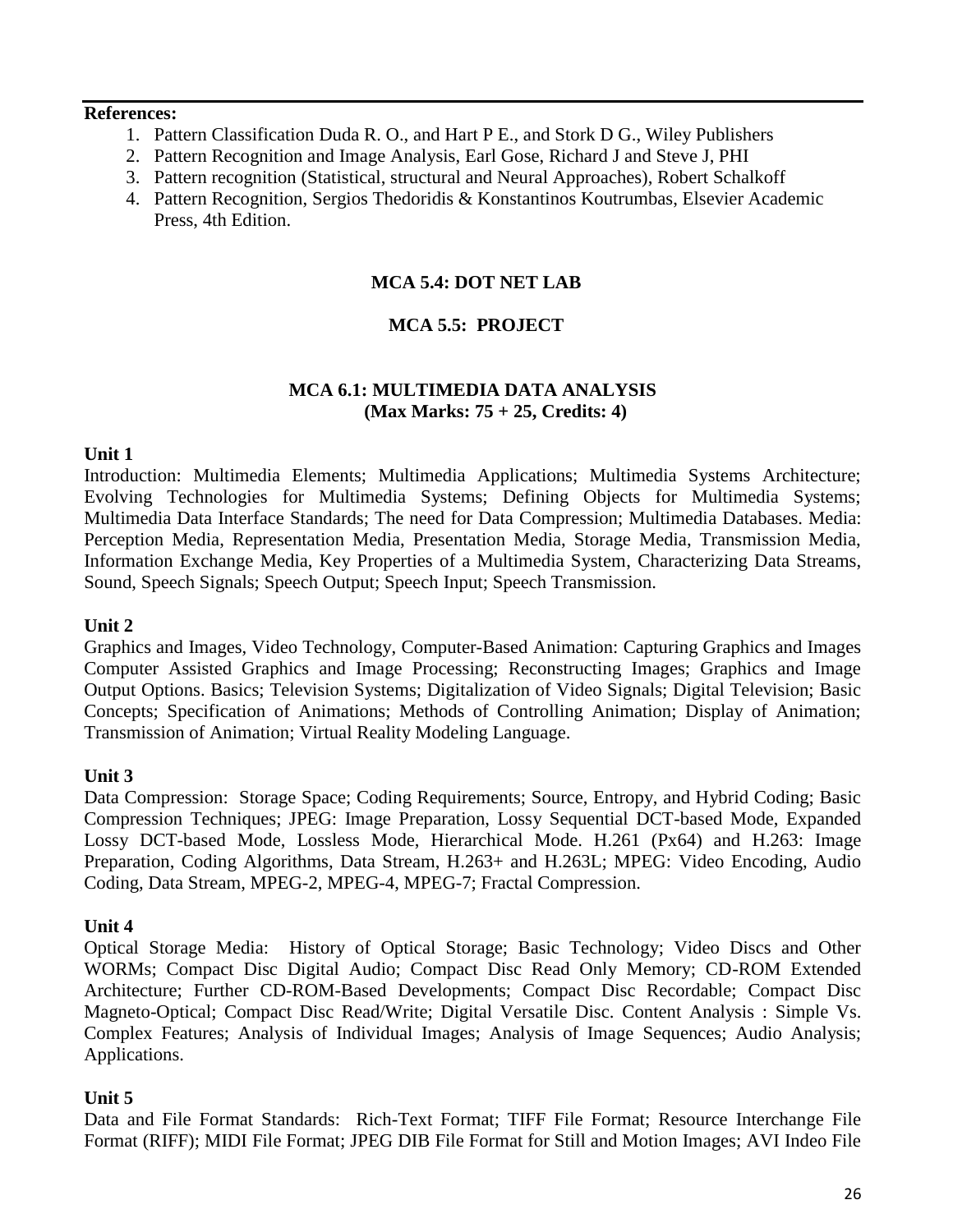Format; MPEG Standards; TWAIN; Multimedia Application Design: Multimedia Application Classes; Types of Multimedia Systems; Virtual Reality Design; Components of Multimedia Systems; Organizing Multimedia Databases; Application Workflow Design Issues; Distributed Application Design Issues.

#### **References:**

1. Ralf Steinmetz, Klara Narstedt: Multimedia Fundamentals: Vol 1-Media Coding and Content Processing, 2nd Edition, Pearson Education, 2003.

2. Prabhat K. Andleigh, Kiran Thakrar: Multimedia Systems Design, PHI, 2003.

3. K.R Rao, Zoran S. Bojkovic and Dragorad A. Milovanovic: Multimedia Communication

Systems: Techniques, Standards, and Networks, Pearson Education, 2002.

4. Nalin K Sharad: Multimedia information Networking, PHI, 2002.

#### **MCA 6.2: LINUX INTERNALS (Max Marks: 75 + 25, Credits: 4)**

#### **Unit 1**

Introduction: The unix operating system, The Unix Architecture, Features of UNIX, POSIX and Single UNIX specification, Locating commands, Internal and External commands, Command Structure, Flexibility of command Usage, man command, cal command, date command, echo, printf, bc, script, passwd, who, uname, tty, stty. The File System : The file, The Parent-Child Relationship, The HOME Variable, pwd, cd, mkdir, rmdir, Absolute Pathname, Relative Pathname, ls.

# **Unit 2**

The Unix File system, cat, cp, rm, mv, more, The lp subsystem: Printing a File, wc, od, cmp, comm, diff, compressing and archiving files, gzip, and gunzip, tar, zip and unzip. Basic File Attributes**:** Listing file attributes, listing directory attributes, File Ownership, File Permissions, changing file permissions, Directory Permissions, Changing File Ownership. Application Program Interface to Files, UNIX Kernel Support for Files, Relationship of C Stream Pointers and File Descriptors, Directory Files, Hard and Symbolic Links.

#### **Unit 3**

The Shell: The shell's Interpretive Cycle, Pattern Matching, Escaping and Quoting, Redirection, /dev/null and /dev/tty, Pipes, tee, Command Substitution, Shell variables, Shell scripts, read, using command line arguments, exit and exit status of command, the logical operators && and ||- conditional execution, the if conditional, using test and [] to evaluate expressions, the case conditional, expr, \$0: calling a script by different names, for, while statement. Advanced Shell Programming: The sh command, export, cd, the Command, expr, Conditional Parameter Substitution, Merging Streams, Shell Functions, eval, exec Statement.

#### **Unit 4:**

The process: Process basics, process status, system process, Mechanism of process creations, Internal and external commands, process states and zombies, running jobs in background, nice, killing process with signals, job control, at and batch, cron, timing process, wait, waitpid, waited, wait3, wait4, Functions, Race Conditions, exec Functions, Changing User IDs and Group IDs, Interpreter**,** Files, system function.